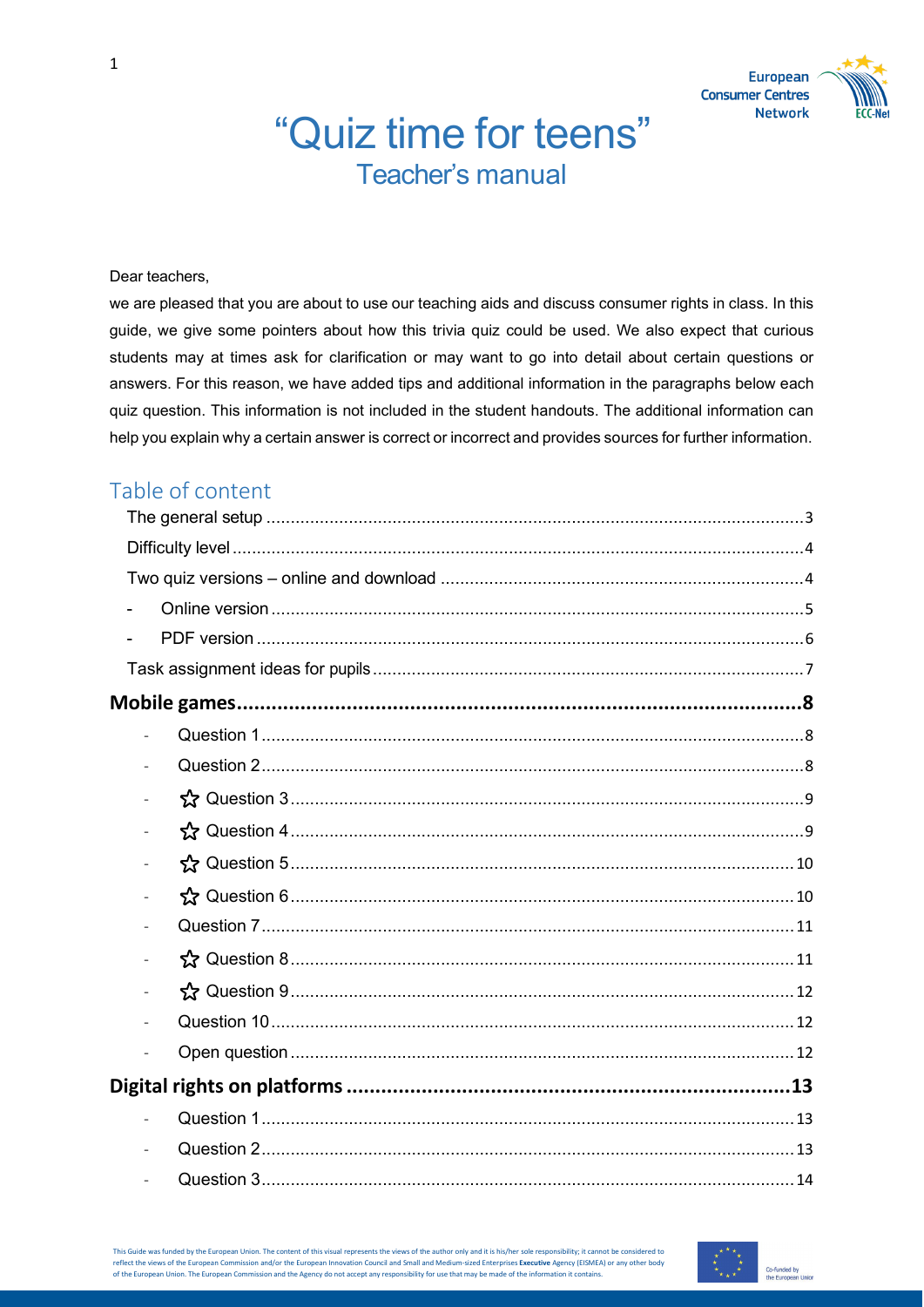

| $\frac{1}{2}$ |  |
|---------------|--|
|               |  |
|               |  |
|               |  |
|               |  |
|               |  |
|               |  |
|               |  |
|               |  |
|               |  |
|               |  |
|               |  |
|               |  |

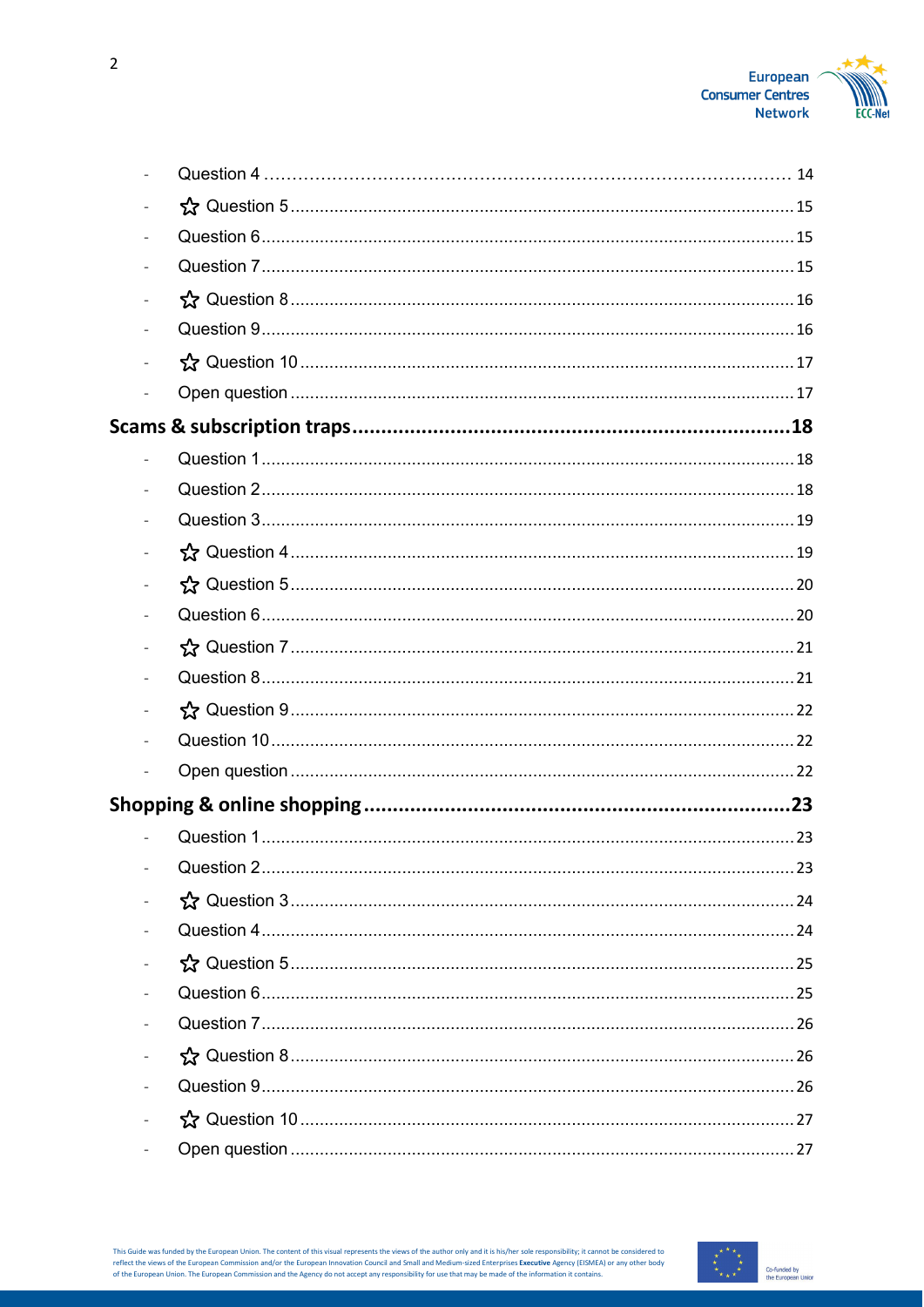<span id="page-2-0"></span>3





# The general setup

The quiz itself features 4 different main topics. Each topic holds 10 multiple choice questions.

| Mobile Games<br>contains 6 harder questions                          | unexpected costs, virtual currencies,<br>worth of personal data, liability, terms<br>and conditions                        |
|----------------------------------------------------------------------|----------------------------------------------------------------------------------------------------------------------------|
| <b>Scams &amp; Subscription Traps</b><br>contains 4 harder questions | tempting offers, influencers, payment,<br>sweepstakes, which clues about fakes<br>to look out for                          |
| (Online) Shopping<br>contains 4 harder questions                     | returns, refunds, withdrawal, guarantee,<br>e-commerce basics, postage costs,<br>rules differ in on- and offline purchases |
| Digital Rights on Platforms<br>contains 3 harder questions           | digital rights basics, sharing on social<br>media, personal ads, anonymity, risk<br>awareness, worth of personal data      |

We expect that students will need a few minutes per question to read, consider and potentially discuss the possible answers. Therefore, we think that **one topic per lesson** will probably be enough to fill most of a teaching unit's timeframe.

The quiz questions generally only have one correct answer, except for the questions about "scams & subscription traps". In this section students can choose multiple answers and more than one answer can be correct. Questions with only one correct answer have circular checkboxes. Questions with multiple correct answers have square checkboxes.



If you want to use both the video and the quiz provided in these teaching aids, we suggest that you start with the [video](https://www.youtube.com/watch?v=znDPihKj9nc) (about in-app purchases in online games) and expand on the topic by playing the "mobile games" quiz next. This quiz features some of the same issues that were raised in the video, which will hopefully reinforce the learning effect by repetition.

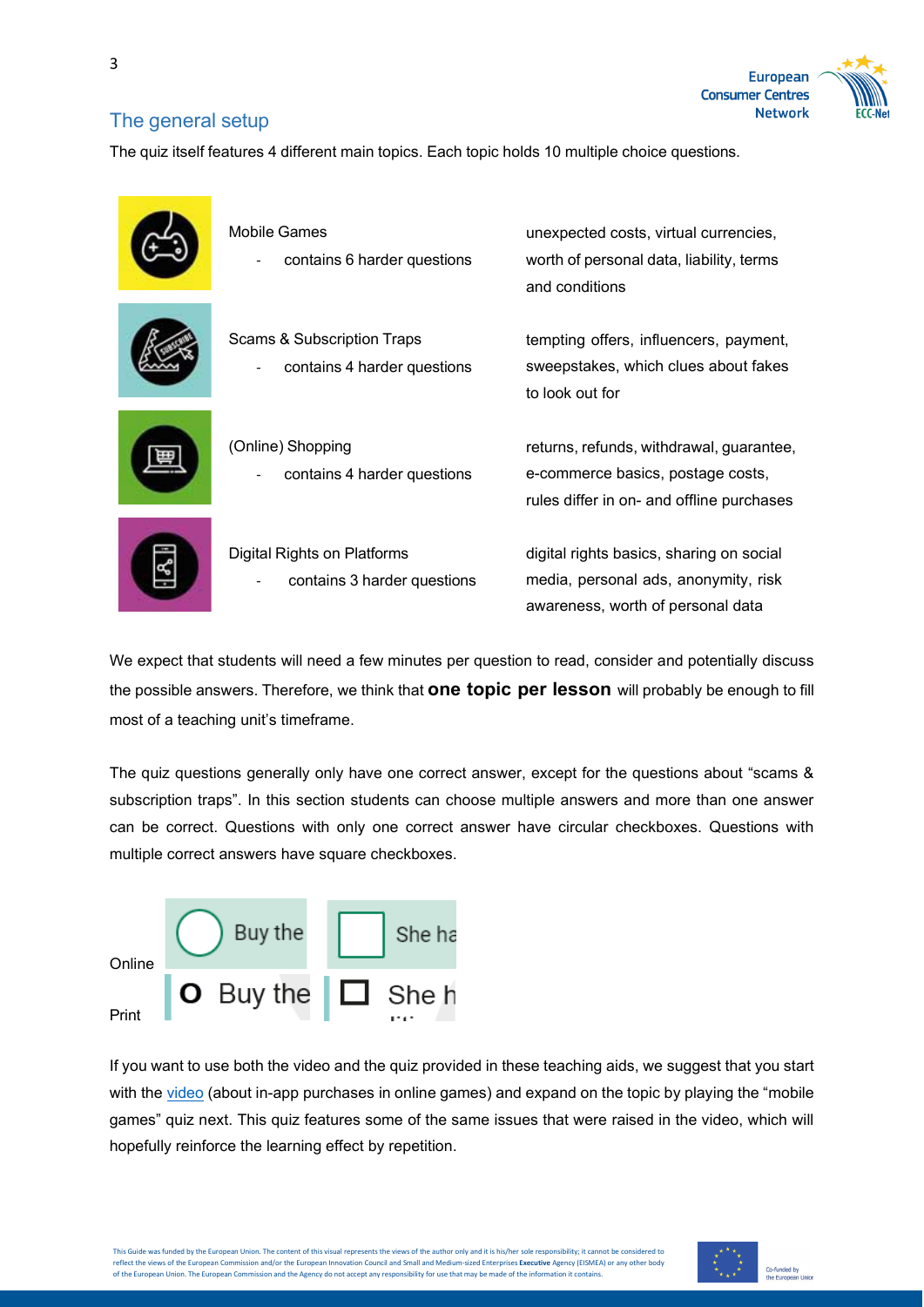



# <span id="page-3-0"></span>Difficulty level

4

Because our materials are available across all of Europe and curricula differ between EU member states as well as schools, we cannot provide you with an exact age or minimum school year. We assume the quiz is suitable for teenagers ages 13 and over, **depending on their learning year** and more on progress than on age. The quiz is somewhat more challenging in terms of vocabulary and due to the wider range of topics. The presentation style of the quiz might also be more suitable for somewhat older pupils than that of the video, which is tailored to younger students. We wholeheartedly acknowledge that you, as professional educator, will know best which of the provided materials will best fit your students.

The **questions marked with a star (☆) are more difficult**. They either contain advanced vocabulary or more complex topics. This difficulty assessment may not apply to all students, but is merely an indication. If you are using the materials in a class of younger students, you could consider skipping starred questions or giving students extra credit for correct answers.

# <span id="page-3-1"></span>Two quiz versions – online and download

The quiz is available as an **interactive** online version and as a downloadable PDF optimised for **printing.** Please choose your preferred teaching method. Let´s see about their different features:

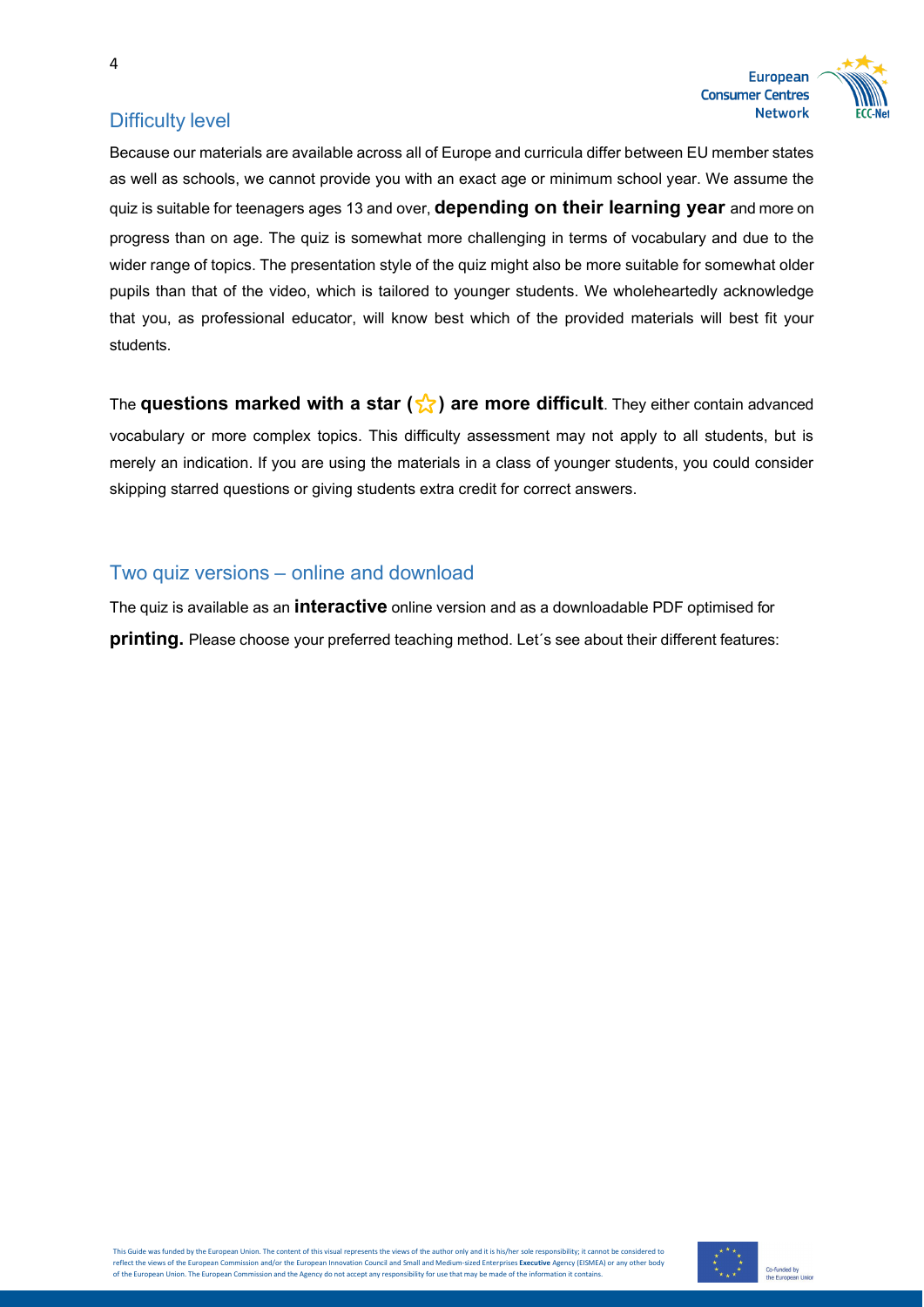

<span id="page-4-0"></span>Online version

5

| G<br>ᠿ<br>https://elearning.easygenerator.com/af43517b-f006-40c5-9066-9ed8043fc04f/#sections<br>⋒                                          |                                                                                            |  |  |  |
|--------------------------------------------------------------------------------------------------------------------------------------------|--------------------------------------------------------------------------------------------|--|--|--|
| European<br>Co-funded by<br><b>Consumer Centres</b><br>W V<br>the European Union<br><b>Network</b><br><b>ECC-Met</b><br>Quiztime for teens | Overall progress<br>$0\%$<br><b>Finish course</b><br>or<br>Take a break and continue later |  |  |  |
| <b>Quiz 1: Mobile Games</b><br>$\sim$ $\sim$ $\sim$ $\sim$<br>0%                                                                           | <b>Start</b>                                                                               |  |  |  |
| Quiz 2: Platforms and social media<br>$\overline{\mathbf{z}}$<br>$\sim$ 0%                                                                 | <b>Start</b>                                                                               |  |  |  |
| Quiz 3: Scams and subscription traps<br>$\sqrt{ }$ 0%                                                                                      | <b>Start</b>                                                                               |  |  |  |
| Quiz 4: Shopping and online shopping<br>Đ<br>0%<br>$\checkmark$                                                                            | <b>Start</b>                                                                               |  |  |  |

Start the interactive quiz from this [website:](https://ekurs.kov.se/ecc-quiz-for-teens/)

- The 4 topics can be selected and worked on individually.
- The start page displays an "overall progress" percentage for all topics combined.
- While answering the top of page tells participants how many answers they gave and how many they got right.
- After each question, participants immediately will see if their answer was correct and will get the option to retry an unlimited number of times. Although this makes the online version less suitable for competitions, it is more forgiving in case a student struggles to find the right answers.
- If the website is reopened in the same browser after a break, it will keep the current score because it is autosaved in the browser cache memory.

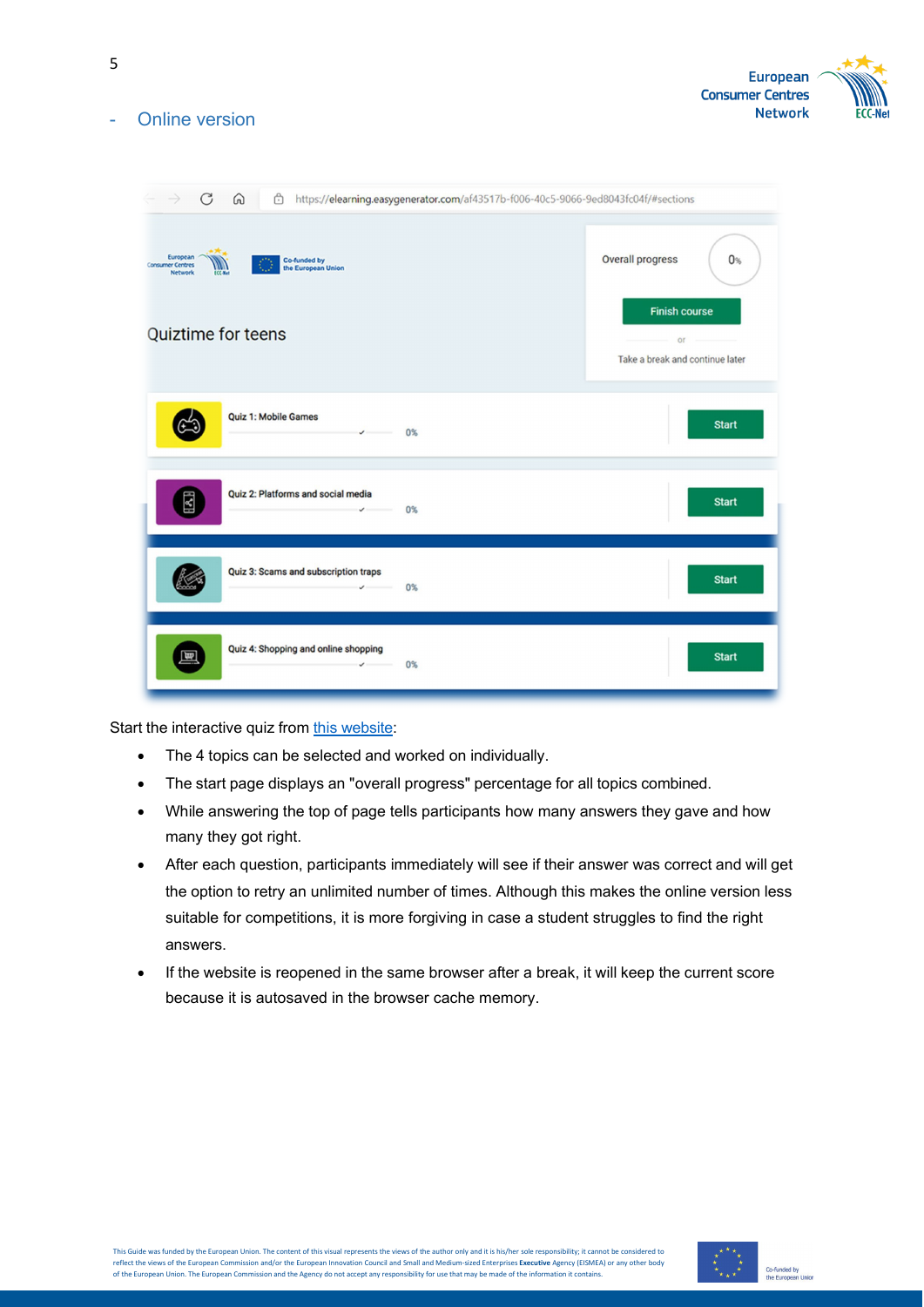

# <span id="page-5-0"></span>PDF version



We have optimised the PDF for printing and "offline" use. Each topic is a separate [download](https://www.eccnet.eu/consumer-education) and has 3 pages in A4 format with several question cards on it, intended to be cut into 4 equal parts (A6) along the dotted line. When printing the PDFs please adjust your printer settings:



**Print on both sides** because answers to questions are on the backside of each card.



**Landscape mode** because texts are oriented along the broader side of the page.

导 **Flip on short edge**, otherwise the page would turn wrong while printing and the answers end up on wrong card backsides.

Please consider the environment and print in greyscale and eco mode to limit ink consumption.

Each topic in the PDF version has an eleventh open question card at the end, that tells students to elaborate own personal experiences with issues raised during the topic. There is no right or wrong answer here, but an incentive to discuss and to share experiences. It is a good start to deepen a topic, find out about opinions and sharpen language conversation skills of pupils.

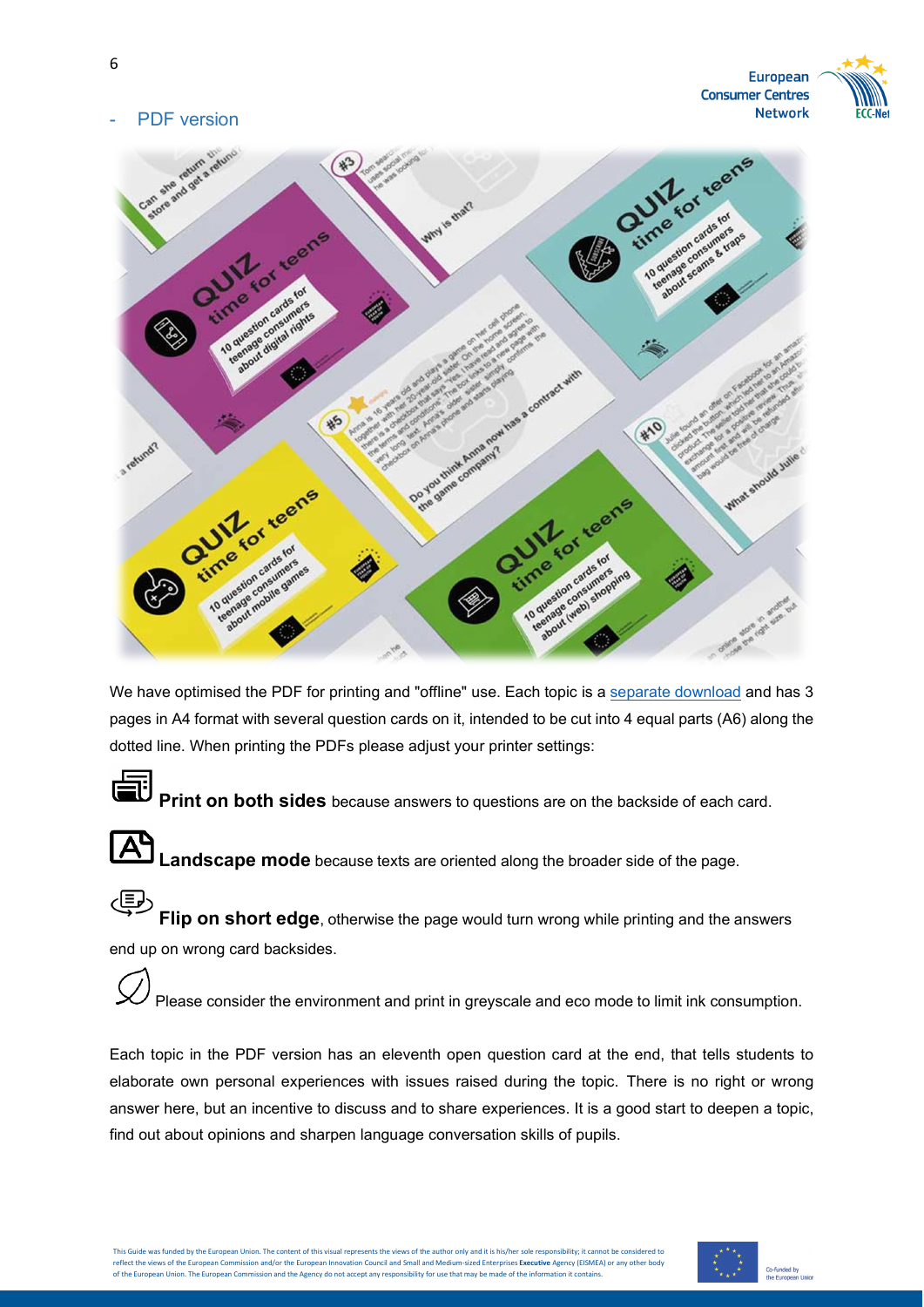

# <span id="page-6-0"></span>Task assignment ideas for pupils

Some options for use are listed below. You can run the quiz in class, assign it as homework or do parts of it either way. For example, watch the video, cover the quiz topic "Mobile Gaming" together in class to deepen the knowledge from the clip and give another topic as homework.

- **Online in class:**
	- $\circ$  Show the quiz website on the big screen and have the class go through the quiz together.
	- $\circ$  If you have enough multiple web connected devices (laptops, tablets, desktop computers, smartphones) let individual students or student groups go through the quiz.
	- $\circ$  Because answers are resolved after each question immediately the online version cannot be used in a competition between students. On the other hand, as the selected answers are not locked and can be repeated, students should feel less stressed if they botch an answer in public.
- **Online homework:**
	- $\circ$  Depending on the workload you want to request, either assign students just one or more topics (topic sets have 10 questions, the complete quiz has 40).
	- $\circ$  All questions can be repeated unlimited times by students in case they got an answer wrong – so for your assessment, you cannot check the correctness of a pupil´s answers, but only the fulfilment of the task. If you need prove for the completed assignment you could request printouts or screenshots from the results page of the quiz at the end.
- **Download in class:**
	- $\circ$  Create a quiz atmosphere by printing out the PDFs, cut them into 4 pieces and read out the questions like a quizmaster holding your stack of question cards in hand.
		- The printed-out cards do not show which answer is right so they can be used in a competition between individuals or student groups.
		- Have this guide nearby if you want the extra explanation paragraph.
		- **Individual students or groups can mark their written answers on the printed cards** or by writing the question and according answer numbers on paper if you plan to only read them out and not to distribute printouts.
		- Compare results when resolving a round by checking written or marked answers. You could also have a student write participant or group scores to the blackboard.

### • **Download as homework:**

- $\circ$  We suggest that students cut the pages into cards at home. The answers on the backside of cards can be marked with a pencil.
- $\circ$  If the PDFs were sent out as files by you (in example for home schooling), then students could return a list of question numbers with according answer numbers to you.
- **Reading from guide in class:**
	- $\circ$  Requires the least effort from your part. Read questions from this manual directly during class. You also have the extra explanation paragraphs available in the same place then.

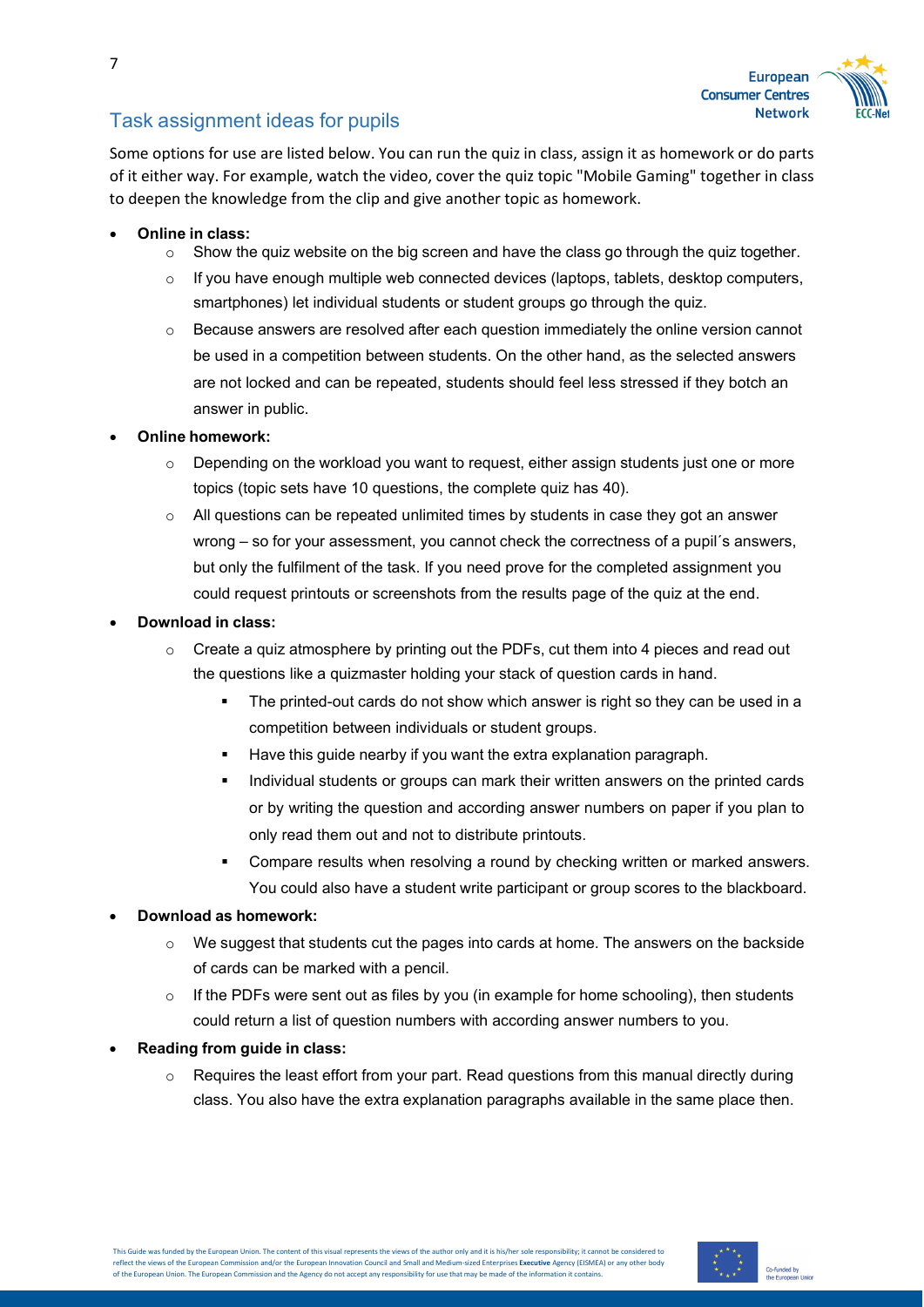

# Quiz time for teens

Below, you will find an overview of all questions, correct answers **(in bold and underlined)** and explanatory paragraphs:



# <span id="page-7-0"></span>Mobile games

### <span id="page-7-1"></span>Question 1

Theo is 14 and wants to play a video game that costs money. He can only play the game if he accepts the conditions of the game company (Terms & Conditions / T&C).

Do you think that underage teenagers can have a contract with a company?

- 1. No, teenagers under 18 cannot sign a contract.
- 2. Yes, anyone can. Age is not important.
- 3. **Yes, they can. But only if their parents agree.**

#### Further explanation:

In the EU, there is no uniform age at which children and young people are allowed to sign contracts. Each country regulates this differently, but the uniform rule is that minors are not allowed to sign certain contracts themselves. To find out more about the rules for all kinds of contracts in a specific European country you can check [www.protection-of-minors.eu/](http://www.protection-of-minors.eu/)

### <span id="page-7-2"></span>Question 2

All of Theo's friends are playing a new free game on their mobile phones. When Theo starts the game for the first time, many pop-up messages appear. Because he is excited about the game, Theo clicks them away and doesn't read them. The next day, he gets a bill for buying upgrades.

Do you think companies are allowed to make money from a game they call a "free game"?

- **1. Yes, but only if they tell players that upgrades cost money.**
- 2. Clearly yes, it doesn't matter if they call it "free" in advertising.
- 3. No, in that case they are not allowed to say the game is "free".

#### Further explanation:

If a company requires you to pay for a product, this must be stated clearly before you sign the contract or confirm your order online. If a game is advertised as "free" but contains additional in-app purchases, this must also be stated clearly.

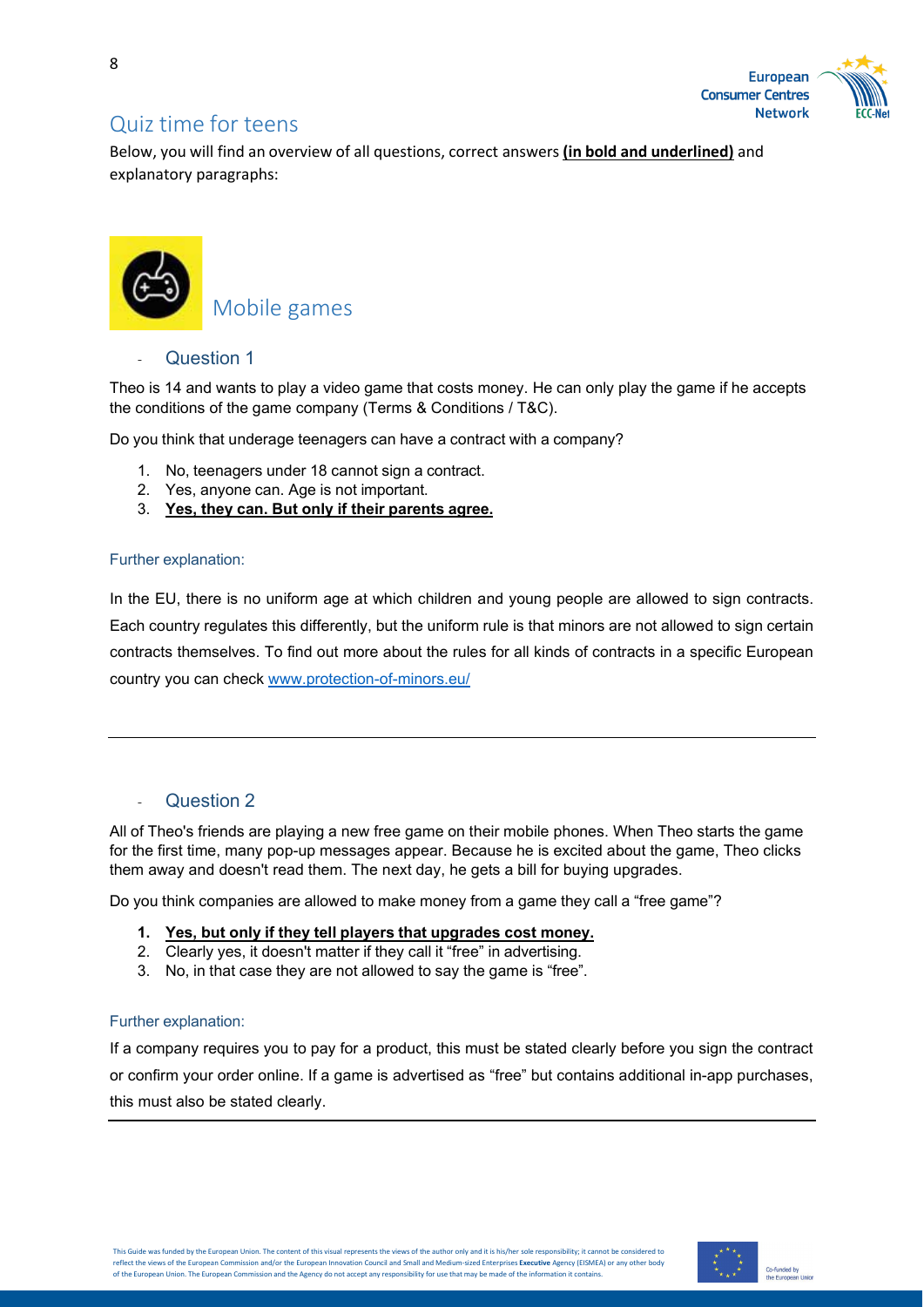

<span id="page-8-0"></span>Andreas wants to play a game that is advertised with monthly costs, and his mother agrees to it. Andreas only plays the game for two weeks and then stops playing. Nevertheless, the game company sends a bill the next month. They say the contract has not been cancelled.

Is a game company allowed to charge money every month, even if someone has stopped playing the game?

- **1. Yes, they may charge you until you stop the open-ended contract.**
- 2. No, the contract ends automatically when you stop playing.
- 3. No, they have to ask you first if you want to continue to play.

#### Further explanation:

It is important to distinguish whether a contract is concluded for a limited or unlimited period. This information must also be clearly communicated when the contract is concluded. Many subscriptions that are concluded for a limited period of time (e.g. 1 year) will automatically be renewed if you do not cancel them yourself. Although the company has to inform you about this, consumers often forget to cancel the contract renewal.

# <span id="page-8-1"></span>- ⭐ Question 4

When Theo wanted to start playing a game on his mobile phone, he was shown a link to a new page with a very long and confusing text about "terms and conditions". Theo does not understand it and does not read it.

Why is the text about "terms and conditions" so hard to understand?

- 1. Nobody reads it anyway, so companies do not care if it can be understood easily.
- 2. **It is difficult because it lists all possibilities of what a player or the company must or must not do.**
- 3. It does not matter. Terms are only valid if the reader can understand them.

#### Further explanation:

When companies offer T&Cs, they try to mention all eventualities in them. That's one of the reasons why the terms and conditions are sometimes very long and difficult to understand. But just because somebody doesn't understand something, doesn't mean the rules don't apply. That's why we recommend that young people get help from their parents and read the T&Cs together.

On the other hand, T&C sometimes mention things that are not legally correct and can therefore be contradicted. Nevertheless, it is advisable to get an idea of what the company asks you to agree to and read the T&C although it is not very entertaining.

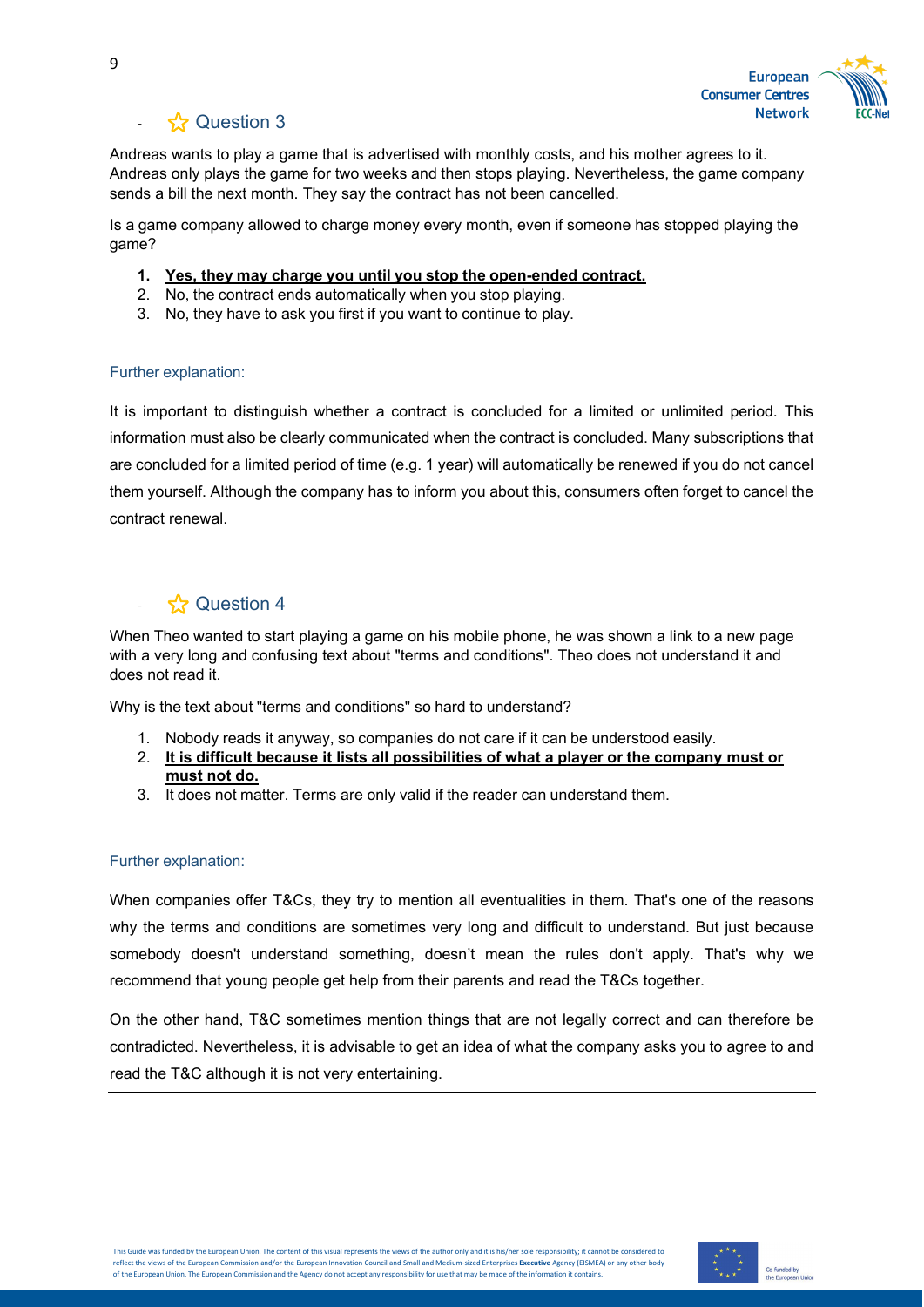

<span id="page-9-0"></span>Anna is 16 years old and plays a game on her mobile phone together with her 20-year-old sister. On the home screen, there is a checkbox that says "Yes, I have read and agree to the terms and conditions". The box links to a new page with very long text. Anna's older sister simply confirms the checkbox on Anna's phone and starts playing.

Do you think Anna has a contract with the game company now?

- 1. **Yes, by ticking the box the contract is concluded, regardless of whether it has been read.**
- 2. No, because it was Anna's sister who ticked the box on Anna's mobile phone.
- 3. No, because Anna's sister did not read the text with the terms and conditions.

#### Further explanation:

It is not necessary to sign a contract in the classical sense to make it valid. Contracts can also simply be started online. This happens regularly, for example, every time you click on a button that says "Buy now" or "Confirm". This method is valid. It makes no legal difference whether you have actually read the terms and conditions or not.

# <span id="page-9-1"></span> $\sim$   $\frac{1}{2}$  Question 6

Anna is playing her favourite free game about pirate ships. While she is playing, she is suddenly offered 1000 additional game coins. She simply presses the "Continue" button, but receives no further information. Later, Anna's parents ask why money was charged to their credit card.

Do you think that a game company can charge you money, if it wasn't clear that there were extra costs?

- 1. Yes, they can, but only if the costs are mentioned somewhere else, like on their homepage.
- 2. **No, they cannot if the additional costs are not mentioned directly in the offer.**
- 3. Yes, they can send Anna information about the costs later, for example by email.

#### Further explanation:

Contracts can be concluded by clicking a button. However, the company should inform you that extra costs are involved and that pressing this button means you agree to pay a certain amount of money. This information is not allowed to be concealed or hidden in general terms and conditions, for example.

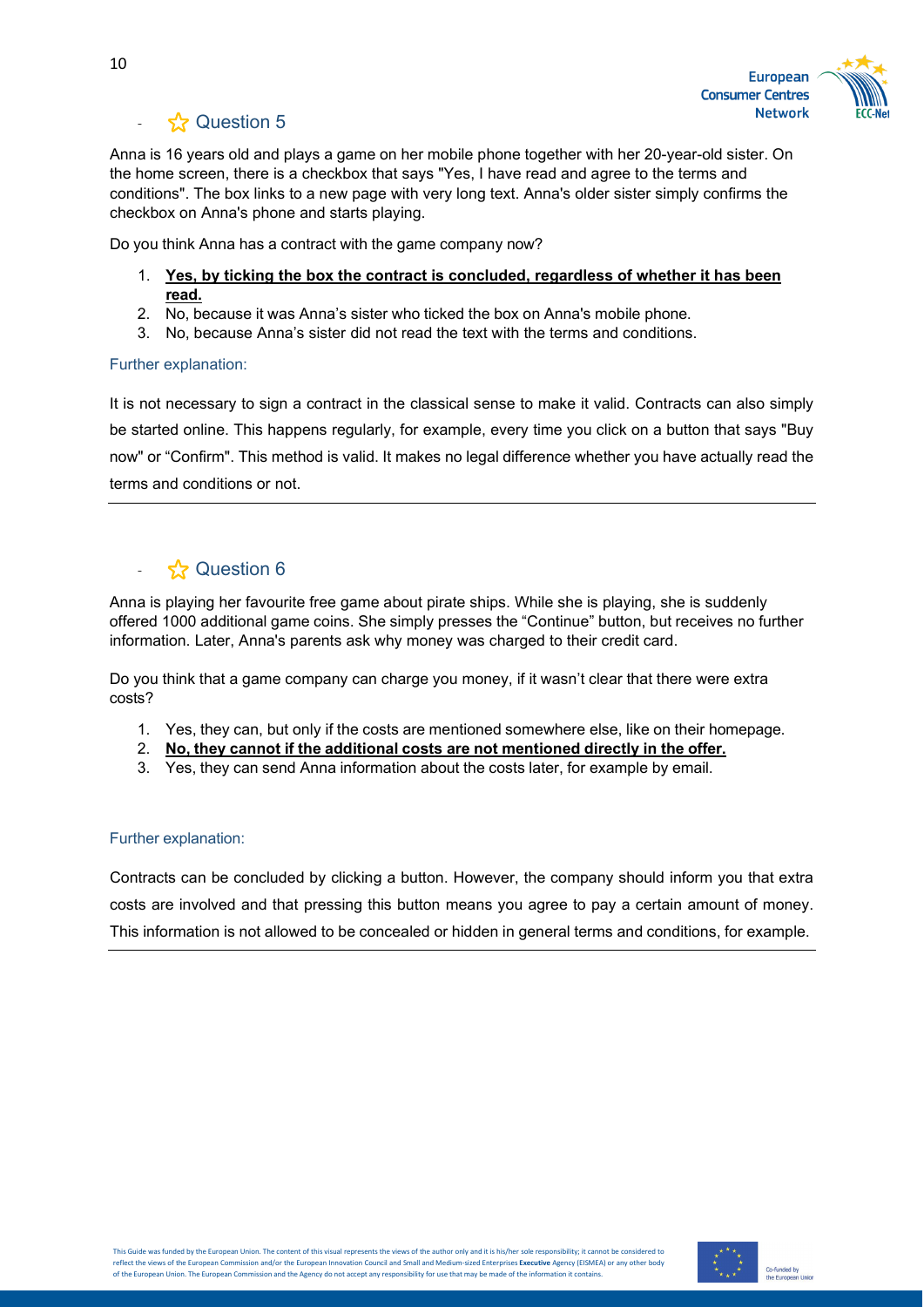

#### **Question 7**

<span id="page-10-0"></span>Anna wants to play a game about farm animals, and her father agrees to pay for it. After a few months, he notices that his credit card has been charged every month. He thought he would only pay once.

Does the company have to make clear in the offer that playing will cost money on a regular basis?

- 1. **Yes. The company must clearly display repeating costs next to the order button.**
- 2. No. Players should read the terms and conditions to find out.

#### Further explanation:

An offer must contain clear and understandable information about any costs. The user should also be told whether these costs are to be paid once or, for example, every month in an open-ended contract. The text of a confirmation button should clearly state that there will be costs if the user agrees to the contract.

# <span id="page-10-1"></span>↑ **☆** Question 8

Anna's parents prepaid her game for three months. Anna played in June. Then she didn't play at all in July when she was on vacation with her grandparents. Then she played again in August. Now she wants to continue playing in September.

Do you think the prepaid three-month period will have ended, even if Anna didn't play the game at all in July?

- **1.** No. Anna can play in September because she did not play in July.
- **2. Yes. The three months expired at the end of August.**

#### Further explanation:

When you sign a contract for 3 months, it runs continuously for 3 months. The contract does not pause during the months that you do not play. If you do not play, the contract continues regardless. You have to pay for the services, even when you don't use them.

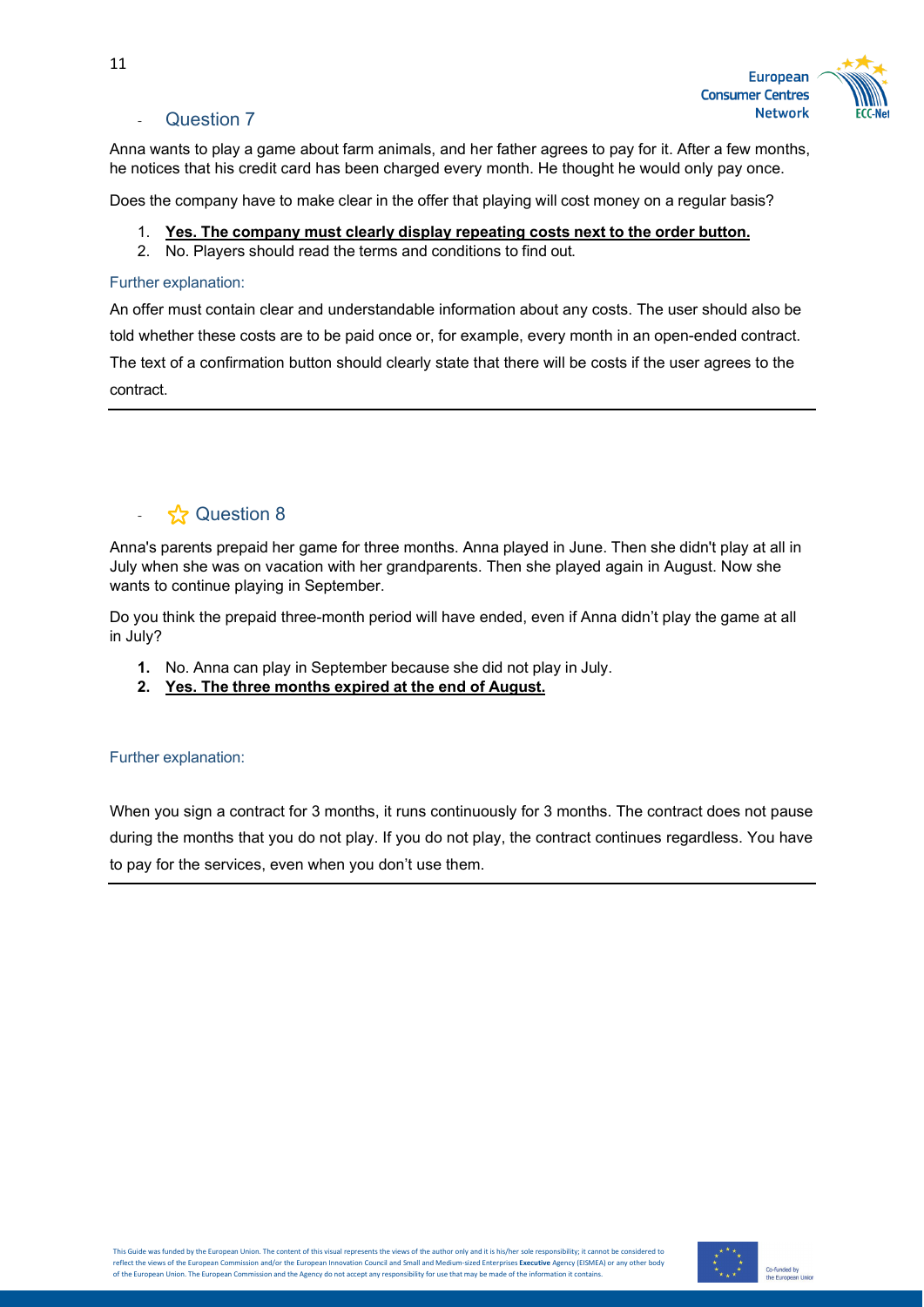

<span id="page-11-0"></span>There is a game that Anna would like to play, but her parents do not allow her to buy it. They say it is too expensive. Anna tries to download the game anyway and the game works without her having to provide payment details.

Can Anna play the game for free before the company asks for payment details?

- 1. If you don't give payment details, there is no valid contract. Anna can play without paying.
- 2. **The company will either issue a bill or deduct the money from the mobile phone bill.**
- 3. Anna can keep playing for free until the company asks for payment details and can choose to stop playing then.

#### Further explanation:

How you pay is not decisive for an effective conclusion of the contract. As long as you are informed at the conclusion of the contract that costs will be incurred and you confirm, this is deemed to be agreed. If no means of payment is indicated upon the direct conclusion of the contract, the company can, for example, send an invoice later. When playing on a mobile phone, it also happens that an amount is unexpectedly debited via the telephone service provider.

### Question 10

<span id="page-11-1"></span>Anna downloaded a game that was advertised as "free" and the company took money from her parents anyway.

What can parents do if their children have been tricked and this has led to an unjustified payment?

- 1. The paid money is lost. They must cancel the contract and pay nothing from now on.
- 2. **They should complain to the company, ask what happened and ask for the money back.**
- 3. Parents can simply block the payment. They are not responsible for what their child did online.

#### Further explanation:

If you are not sure whether a direct debit is correct, we recommend having a look at the contract. What has been agreed? If there is any ambiguity or you are not sure, it is advisable to contact the company, ask about it and object to the debit. If you do not object and simply do not pay a company, their clearing office will usually not stop sending reminders and later instruct an collection agency.

### Open question

<span id="page-11-2"></span>Have you ever had negative experiences with costs in video games on your phone?

#### Further explanation:

Playing games on mobile phones is common, so pupils will probably either have experienced a problem themselves or will have witnessed such a thing in their family, or among friends. Use this question to let the students discuss and find out their stories.

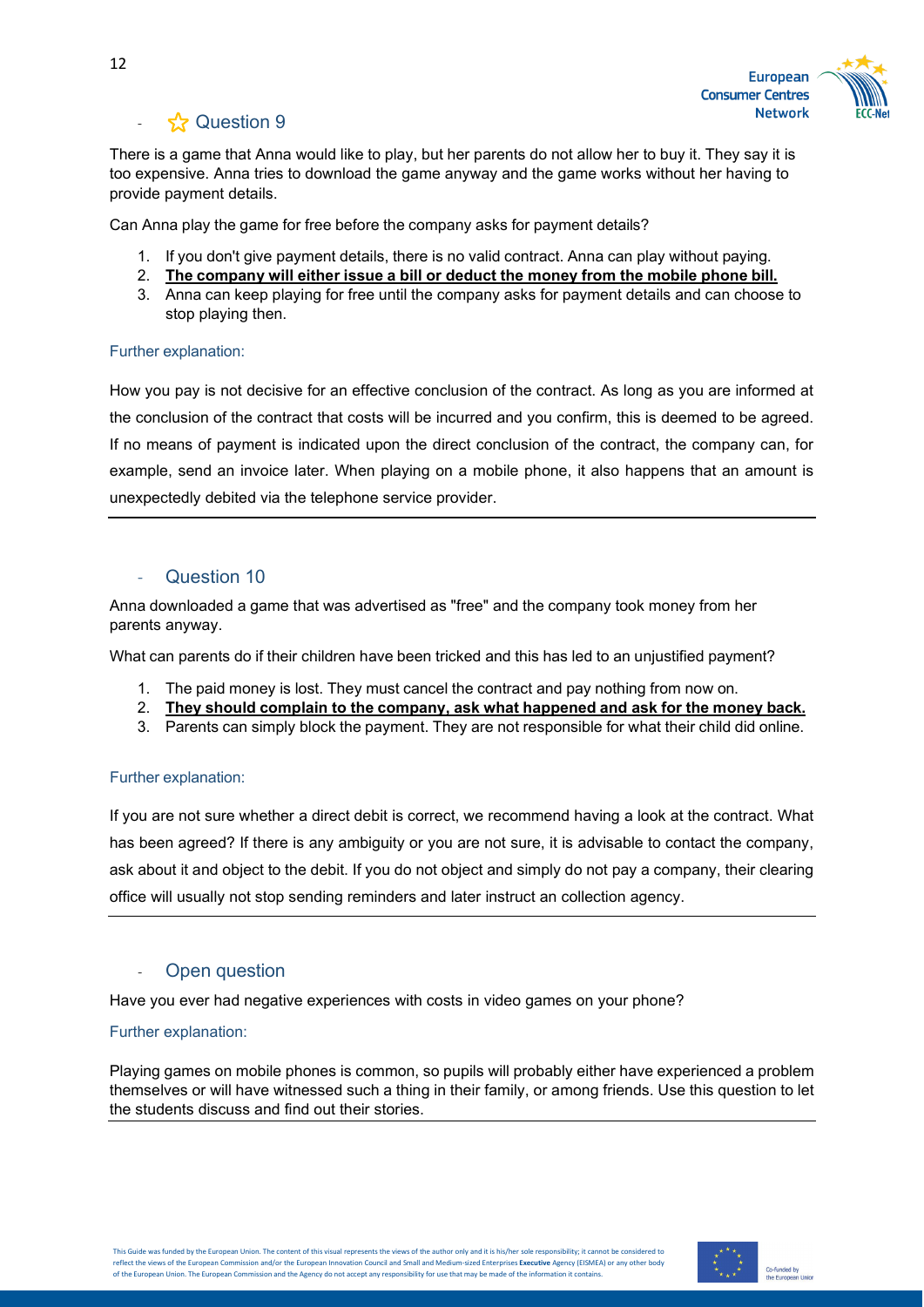



# <span id="page-12-0"></span>Digital rights on platforms

### **Question 1**

<span id="page-12-1"></span>Tom (13 years old) has posted a picture on social media of his friend playing football at a big public tournament on social media. This friend wants the picture to be removed.

Is it allowed to publish a picture of someone without their consent?

- 1. No, every picture taken outdoors must be approved.
- 2. No, any picture of someone else must be approved.
- 3. **Yes, if you cannot recognise people.**
- 4. Yes, because the picture belongs to you.

#### Further explanation:

Photos of people are protected by the common-law right to one's own image. Just because you take a photo of others yourself doesn't mean you can do whatever you want with it. Before publishing, you must either obtain consent or make the person unrecognizable. If you are interested in further details check the [EUIPO](https://euipo.europa.eu/ohimportal/en/web/observatory/faq-for-teachers) website.

#### **Question 2**

<span id="page-12-2"></span>Now that Tom knows that his friend wants the picture to be removed, he wants to delete the picture from his social media account.

Is it possible to delete the image permanently?

- 1. Yes, you just need to delete the picture.
- 2. **No, there is a risk that it can still be found somewhere on the Internet.**
- 3. No, the picture will still be available to the police.
- 4. No, the picture will be available forever.

#### Further explanation:

Caution is always advised when publishing photos. Many companies running a platform reserve the right to keep, use or reproduce uploaded images themselves after uploading them. If you have the option to delete a picture, it does not mean that the image is nowhere to be found and is irrevocably deleted from the Internet.

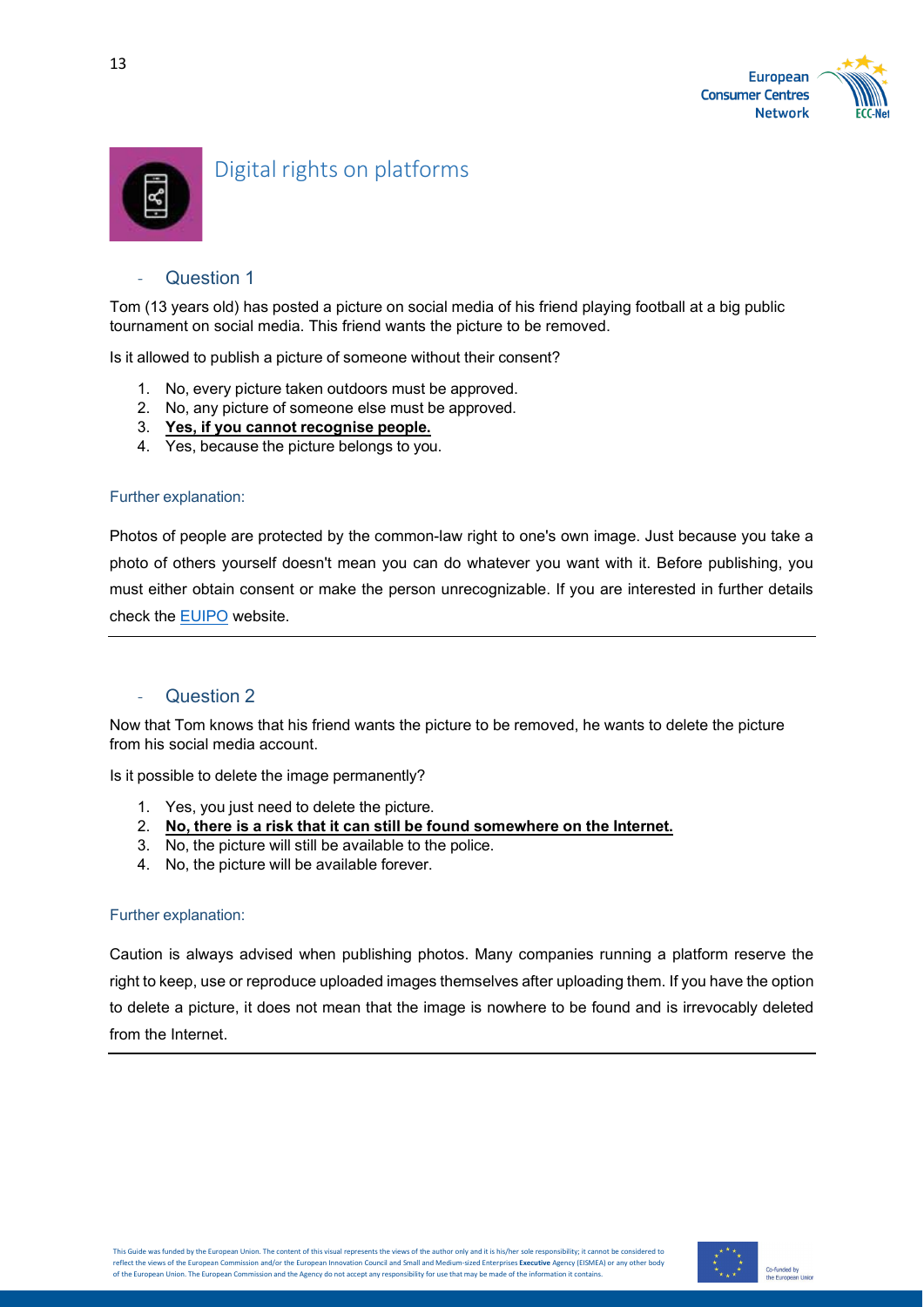

### Question 3

<span id="page-13-0"></span>Tom searches for the perfect pair of football boots while he is using social media. The next day he sees an advertisement for the product he was looking for yesterday.

Why is that?

- 1. **When Tom started his social media account, he agreed to share personal information.**
- 2. This is a random coincidence.
- 3. He has typed in the name of the shoe brand more than 3 times.
- 4. Everyone sees the same advertisements for the most popular boots.

#### Further explanation:

Personal data is worth money. Many companies collect as much data about a person as possible and either try to use the data themselves to show personalized ads which earn them more money or to sell the data to other companies. It is therefore advisable to think carefully about what data you want to disclose.

#### **Question 4**

<span id="page-13-1"></span>Tom (13 years old) plays an online game. When he defeats a monster in the game, the game drops a loot box. He knows that loot boxes hold cool game items. However, to open the loot box he has to buy a key from the game company.

Can Tom buy the key for the loot box?

- 1. Yes, as long as he pays.
- 2. **Yes, but he needs the approval of his parents.**
- 3. Yes, but his parents must sign a contract.
- 4. No, his parents must pay for the product.

#### Further explanation:

A loot box is a "surprise package". In online games, it is a virtual container that holds random content relevant to that game. It is important to realise that buying a loot box is the same as making a regular purchase, only you buy something that is not completely specified. For Tom to sign the contract, he must first talk to his parents and ask their permission. It is not necessary for them to sign the contract, but they must know about it and give their permission.

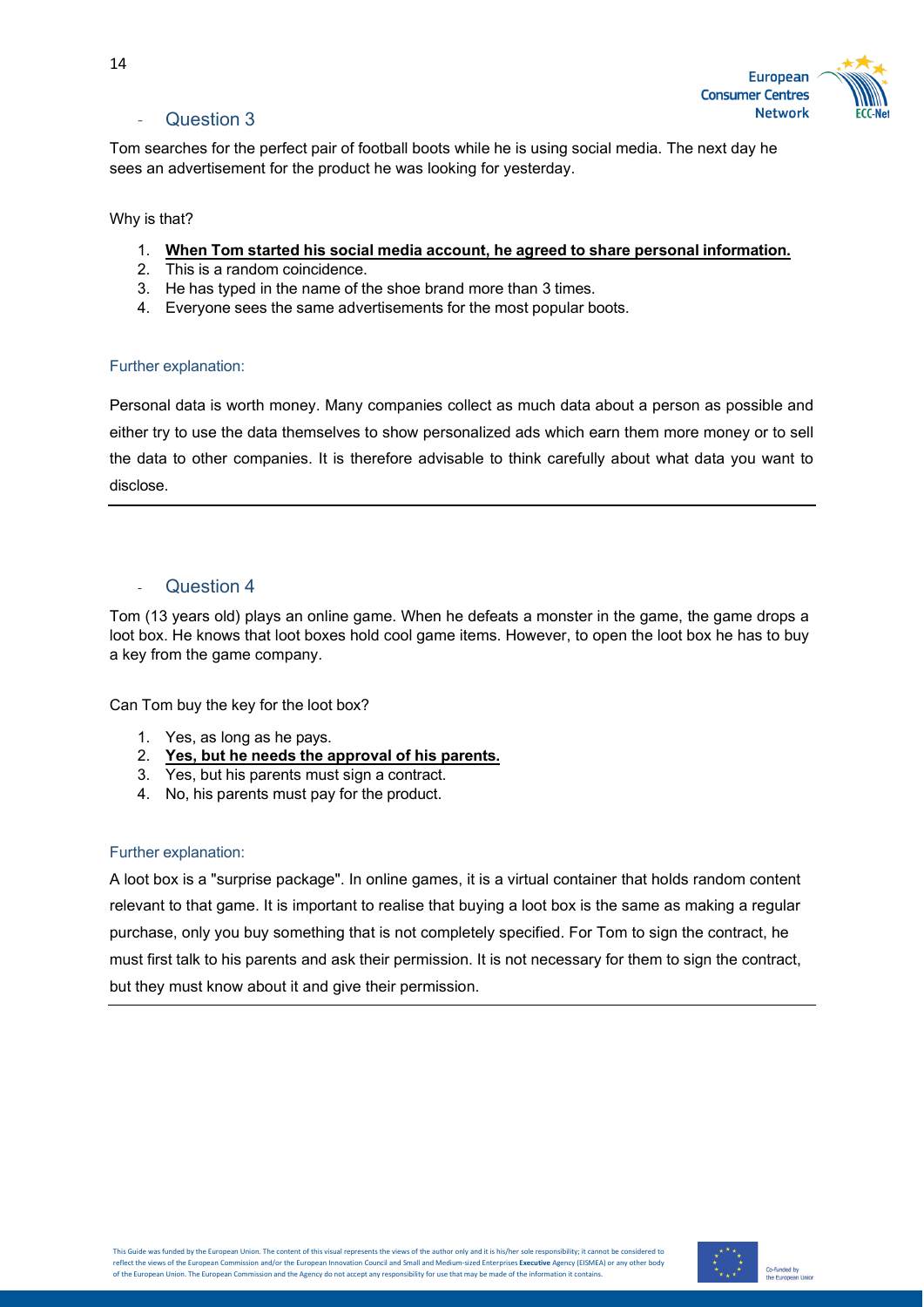

<span id="page-14-0"></span>Tom wants to buy another game on an online platform.

What is the legal age limit for buying products online?

#### 1. **There is no universal age restriction (it depends on the country, the type of good etc.)**

- 2. 7 years old
- 3. 14 years old
- 4. 18 years old

#### Further explanation:

In the EU, there is no uniform age at which children and adolescents are allowed to sign contracts. Each country regulates this differently, but the uniform rule is that minors are not allowed to sign certain contracts themselves.

#### **Question 6**

<span id="page-14-1"></span>One day, Sara (11 years old) receives a friend request from a cute-looking boy. She is surprised because she does not know him at all.

Should Sara accept the request?

- 5. Yes, he is a really cute boy.
- 6. Yes, it is just a virtual friend.
- 7. Yes, but she should tell an adult first.
- 8. **No, Sara should not trust people on the Internet.**

#### Further explanation:

What applies in real life also applies on the Internet. Be careful and don't trust people you don't know. Besides, on the Internet you don't know if the person is really who they say they are. The profile picture of the person contacting you could be a stolen picture.

#### **Question 7**

<span id="page-14-2"></span>Sara's friend has created a fake profile to gain access to age-restricted content.

Is it legal to fake your identity online?

- 1. Yes, as long as you do not harm anyone.
- 2. Yes, as long as others don't find out.
- 3. No, but you could be fined.
- 4. **No, it's not legal to lie about your identity.**

#### Further explanation:

You are not allowed to pretend to be older than you are in order to gain access to a service that has an age limit. Just because a company doesn't check your true age and the service works regardless, does not mean this is allowed.

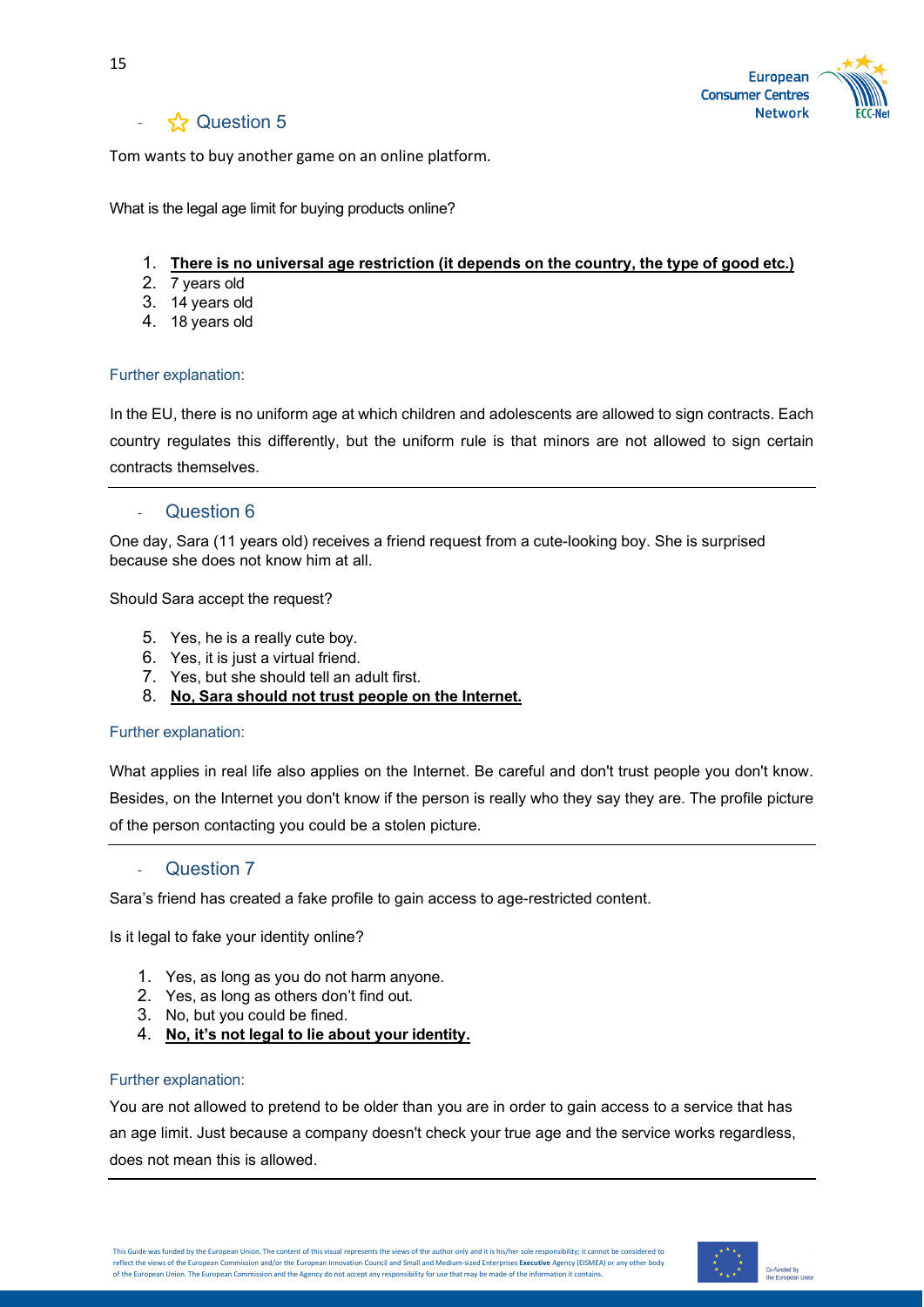

<span id="page-15-0"></span>Sara's sister, who is 15 years old, uses a VPN service to watch videos from the USA. These videos are not available online in her country.

Is it legal to use a VPN as a minor?

- **1.** Yes, you can even share a VPN with a friend.
- **2. Yes, but it is advised to always use your own VPN.**
- **3.** No, but you can use it with your parents.
- **4.** No, minors are not allowed to used VPNs.

#### Further explanation:

A VPN (Virtual Private Network) is a service that creates a more secure and encrypted online connection by hiding your IP (location). You can use it, for example, to get more privacy and anonymity on the Internet, or to bypass the blocks for certain countries. Keep in mind that many VPNs also cost money per month. Also use your own VPN, because an owner of a VPN is responsible for any fraudulent use.

#### Question 9

<span id="page-15-1"></span>Tom has received a lifetime ban from a game he recently bought, for insulting other players during online matches.

Is it possible for Tom to get his money back now that he has been banned for life?

- 1. Yes, Tom can also get compensation for time he was banned and could not play.
- 2. Yes, Tom should receive 100% of his money back.
- 3. Yes, Tom should receive 50% of his money back.
- **4. No, Tom will not get any money back.**

#### Further explanation:

In such cases, it is important that you find out why you have been blocked. Companies specify rules of conduct in their terms and conditions. If you don't follow them, the terms and conditions also state the consequences. Being suspended for displaying certain behaviour and losing access to your content as a consequence can be one of those rules.

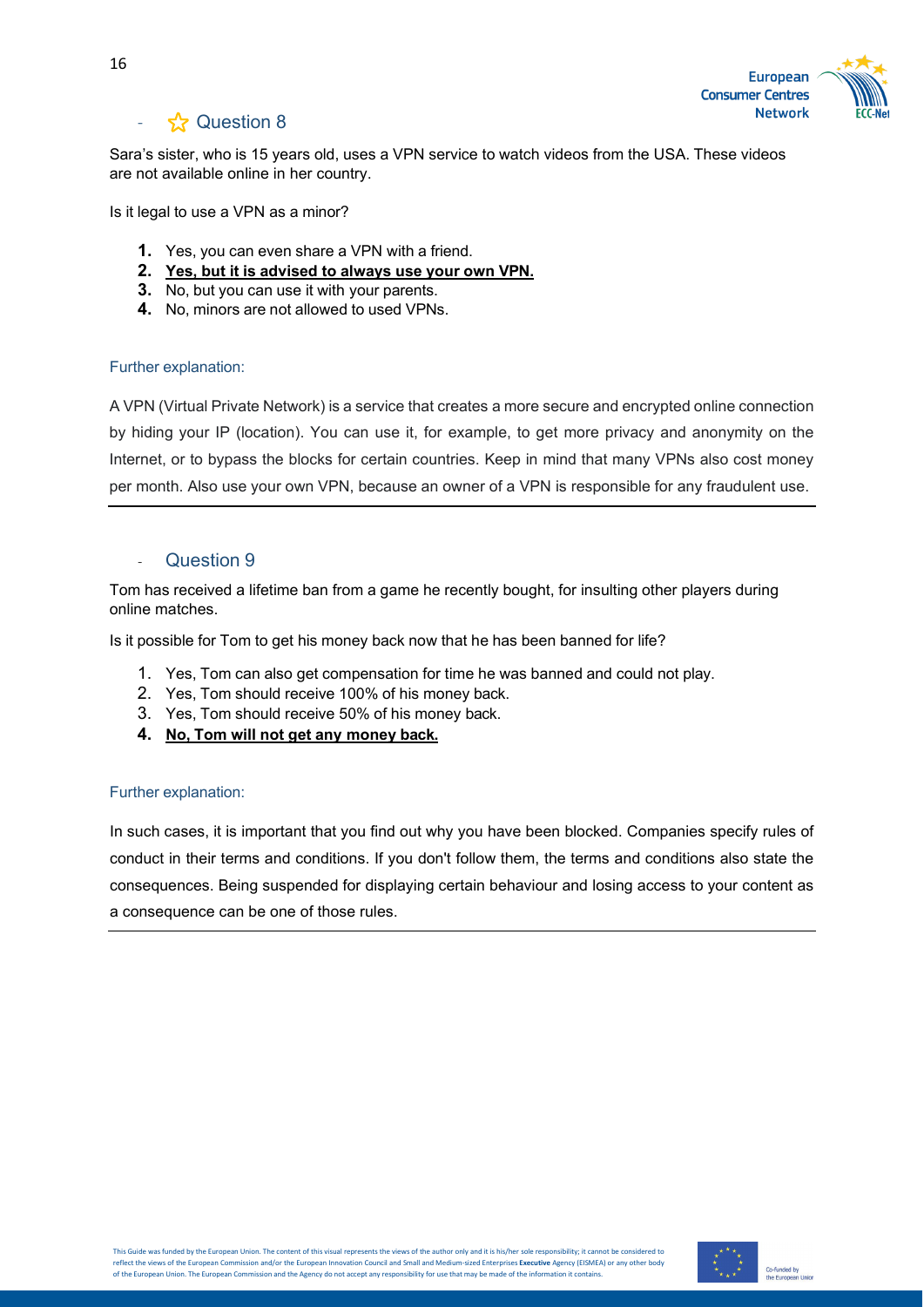

# **☆ Question 10**

<span id="page-16-0"></span>The EU protects consumers and their online privacy with a regulation from 2018.

Do you know the acronym of this regulation in English and what it stands for?

- **1. GDPR General Data Protection Regulation**
- **2.** REDP Regulation for European Data Privacy
- **3.** GOPR General Online Privacy Regulation
- **4.** EUPR European Union Privacy Regulation

#### Further explanation:

This is the basic framework of data protection rules currently in force in the EU. For further details, check [https://gdpr.eu/faq/.](https://gdpr.eu/faq/)

### <span id="page-16-1"></span>Open question

What is the most dangerous aspect about social media in your opinion?

#### Further explanation:

As mentioned in the previous questions, there are many aspects of social media that need to be looked at critically. Someone could try to get your personal information, photos or videos could be posted without your permission, strangers could contact you with bad intentions etc. Ask the students and find out what else they can think of.

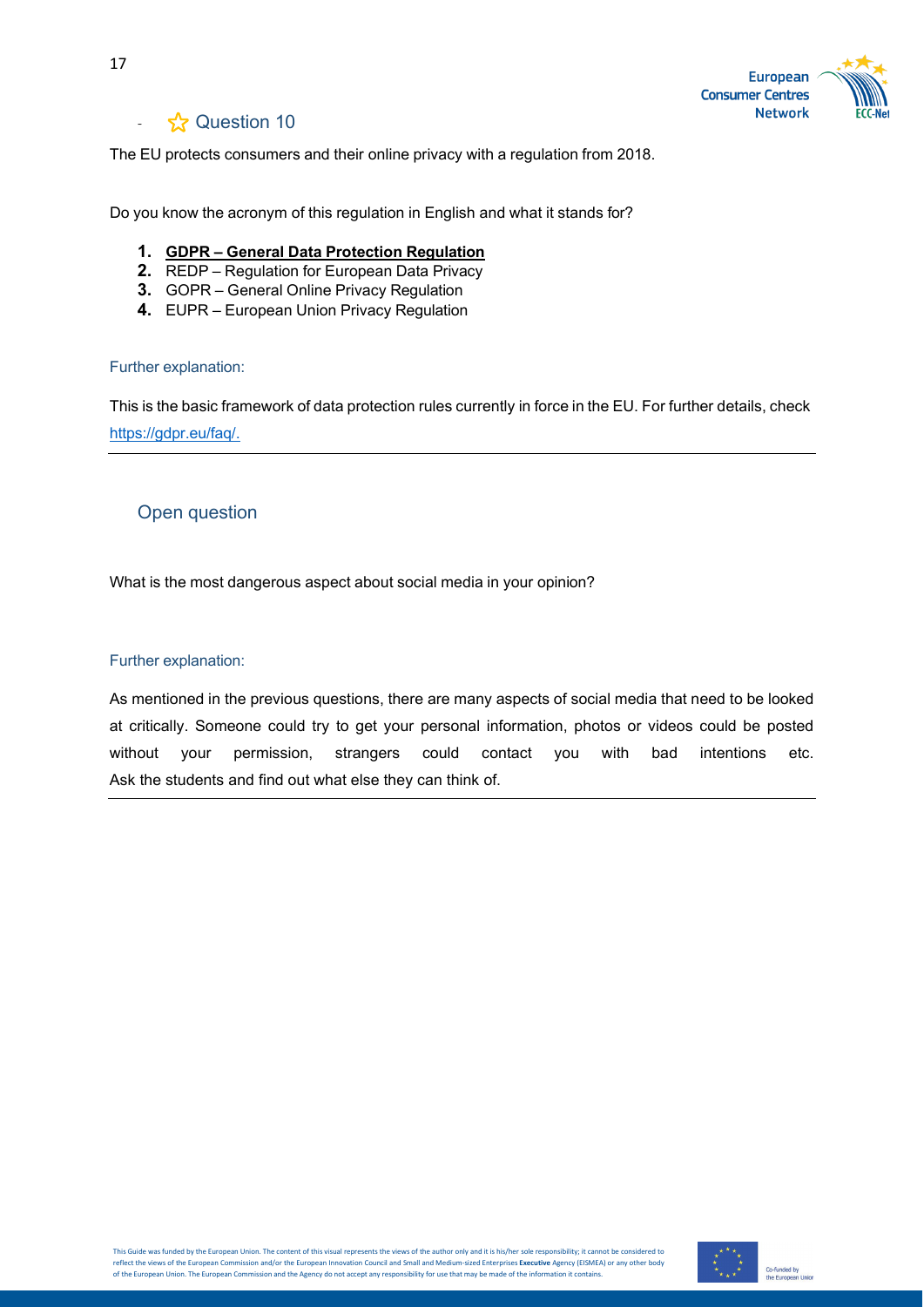





# <span id="page-17-0"></span>Scams & subscription traps

### Question 1

<span id="page-17-1"></span>Julie is playing her favourite game online. Suddenly, a window with information about a special character appears. The character is on sale today and if she buys it, she can immediately move up to the next level.

What should Julie do?

- 1. **Ask her parents for permission.**
- 2. Buy the character.

#### Further explanation:

When children play games online, pop-ups can appear and ask them to confirm to get paid extras for their game. Children should ask their parents for permission, e.g. about whether they should click the confirmation box or not. Sometimes parents might have already saved their credit card details on the game selling platform (e.g. Google Play, Apple's App Store, PlayStation Store etc.), meaning the extra costs can easily be charged to their credit card. It is important to point out to children that clicking on a button can lead to contracts and therefore costs.

### <span id="page-17-2"></span>Question 2

Julie plays another game on her parents' mobile phone, which she can try for free for 30 days. After 30 days, a pop-up window appears asking her to tick a box if she wants to continue. She does so and continues playing.

What do you think will happen?

- 1. Nothing, Julie continues to play for free.
- **2. Julie's parents must now pay a monthly subscription fee.**

#### Further explanation:

A subscription fees is an amount of money that is paid on a regular basis to receive certain services. With mobile games, it sometimes happens that children tick a box to continue playing. Parents find out they have been charged with unwanted fees when they see the debit on their bank statement.

Children are not always aware that by ticking or clicking a box or button, a contract is concluded, and fees are incurred. Companies must clearly indicate whenever you are agreeing to a contract and to paying money, but children will often quickly move on without reading a message.

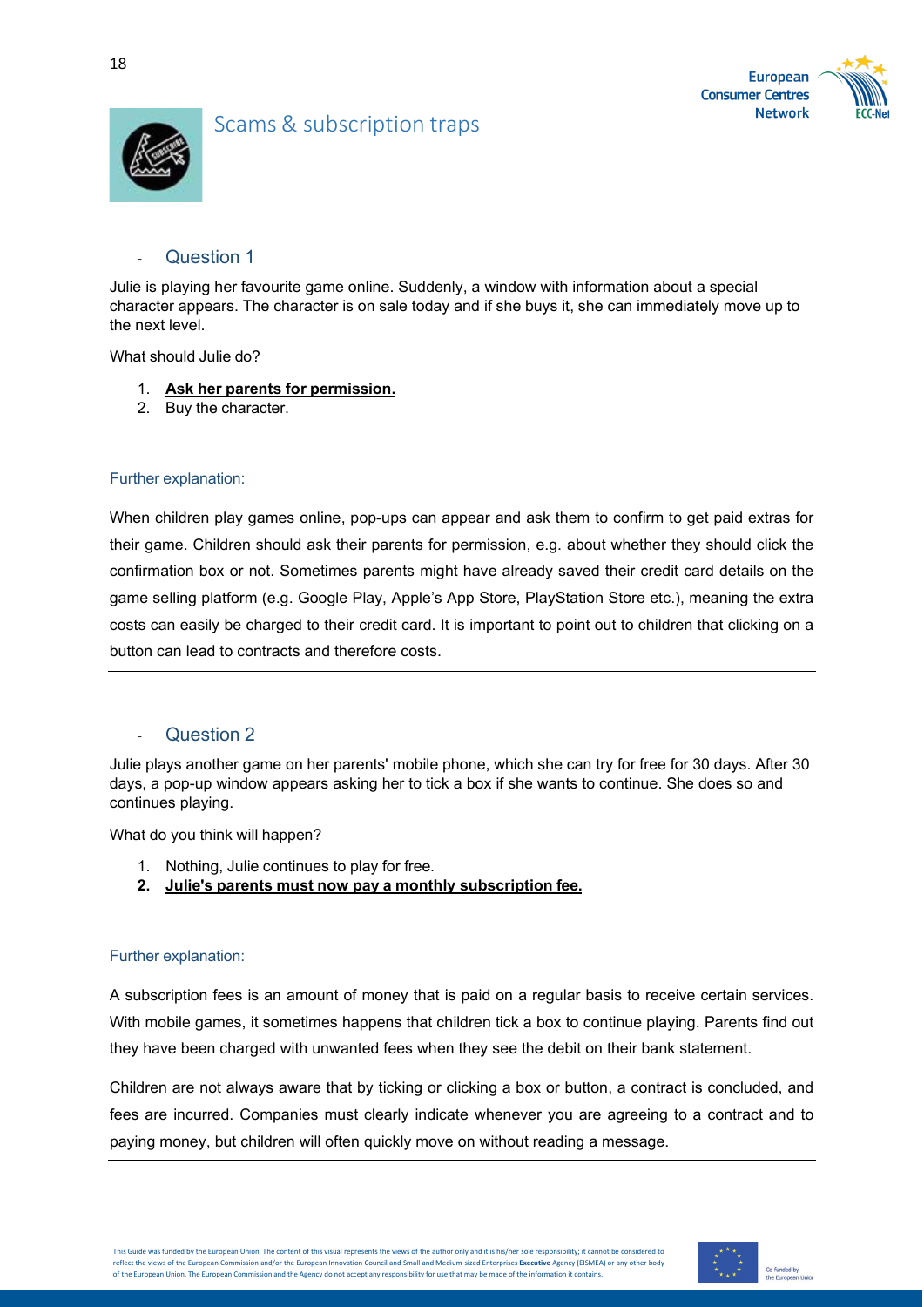

# <span id="page-18-0"></span>**Question 3**

Julie is scrolling through Facebook on her mother's laptop and comes across an ad that says: "SIGN UP TO WIN THIS LIPSTICK FOR FREE." Julie clicks the button and is taken to a website where she must enter her credit card information. Her mother has saved her credit card information and all Julie has to do is click "auto-fill."

Julie should:

- 1. Auto-fill the required fields and ask her mother later.
- 2. **Close the website that opens.**

#### Further explanation:

Auto-complete is a software feature that fills out entry fields in online forms. Many parents use it to avoid entering their credit card details every time when ordering something from the web. They often are unaware of the fact that their children could use it too. In this case the free offer is a marketing trick. The "participation" in the competition is free, the lipstick itself is not.

# <span id="page-18-1"></span> $\frac{1}{2}$  Question 4

Julie receives a follow request on Instagram from her favourite influencer. This person is hosting a sweepstake sponsored by a brand. Julie wins and is then asked to pay a fee to claim the prize. She then discovers that the account is fake - but unfortunately, she has already paid.

What should Julie have done to avoid this?

- 1. **Check the followers of the account**
- 2. **Check the profile of the account**
- 3. **Check the comments left by users on the page**

#### Further explanation:

A sweepstake is a competition in which participants can win a prize. Fake profiles usually have unusual and spammy usernames and many generic and duplicate comments that are suspicious. These bot accounts often have no photos and an incomplete profile or bio description. It is not always possible to tell if a profile is legitimate at first glance. Sweepstakes especially will make children more tempted to quickly enter their data before taking a closer look at the profile. Fraudsters are then able to use the entered personal data for abusive purposes or to pass the data on to others.

Moreover, it is usually very difficult or impossible to get the money back from somebody using fake accounts to earn money.

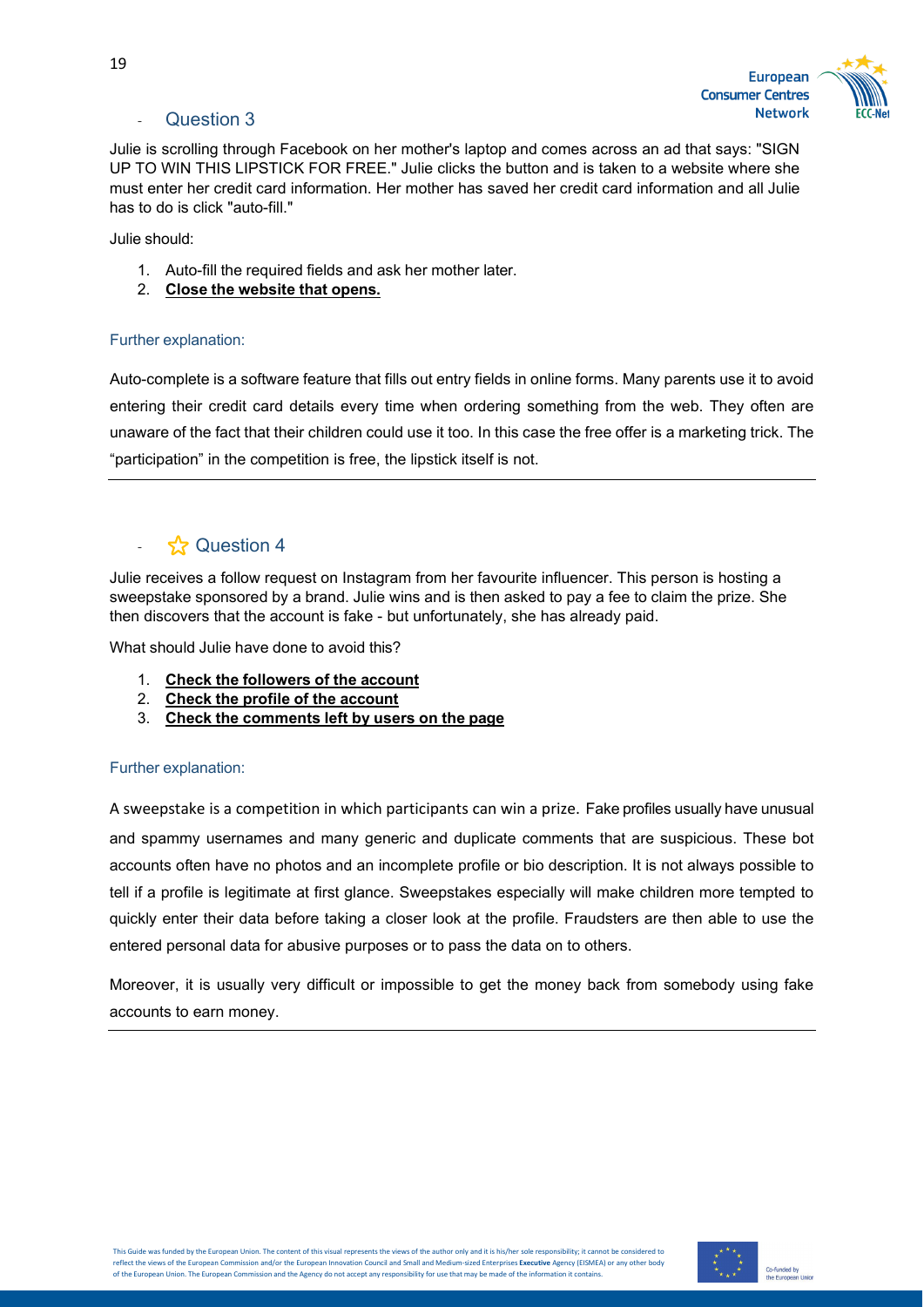

# $\frac{1}{2}$  Question 5

<span id="page-19-0"></span>Julie sees an ad on Instagram from a clothing brand that claims to send her a free dress if she enters their sweepstakes.

After following the link to the sweepstakes, she suspects the ad was an advertising scam.

How did Julie come to this conclusion?

- **1. She has checked the terms and conditions for the sweepstakes.**
- **2. She has checked if this Instagram account posts regularly.**
- **3. She has checked if this account has a large number of authentic followers.**

#### Further explanation:

It is always advisable to not be too trusting when it comes to entering sweepstakes. Remember the saying: "If something seems too good to be true, it usually is." Be sceptical if you want to participate and win a prize. Check the organiser's profile carefully beforehand. It is also advisable to search the Internet for more background information about similar sweepstakes arranged by this organiser.

### Question 6

<span id="page-19-1"></span>Julie sees a fun quiz on a friend's Facebook feed. When she starts playing, she is prompted to enter details like the month of her birthday and her pet's name to create a "superhero" name.

Should Julie keep playing?

- 1. Yes, this is not important data and Julie has nothing to worry about
- 2. **No, it is better to be careful when you're asked about personal information online.**

#### Further explanation:

We advise you to be careful with your personal data. You should ask yourself why somebody wants this data from you. Even things that seem harmless may be phishing attempts to gather login credentials. Users often use pet names or birthday dates for passwords. Furthermore, this could also be another attempt to get more personal data from you. If a company knows that you own a dog, this information can be added to the profile the company has on you. This can be used to show you personalizes ads in your Facebook feed, for example, ads for dog food or other dog products. These personalized ads are more valuable, as it is more likely that you will click on the ad or buy the product.

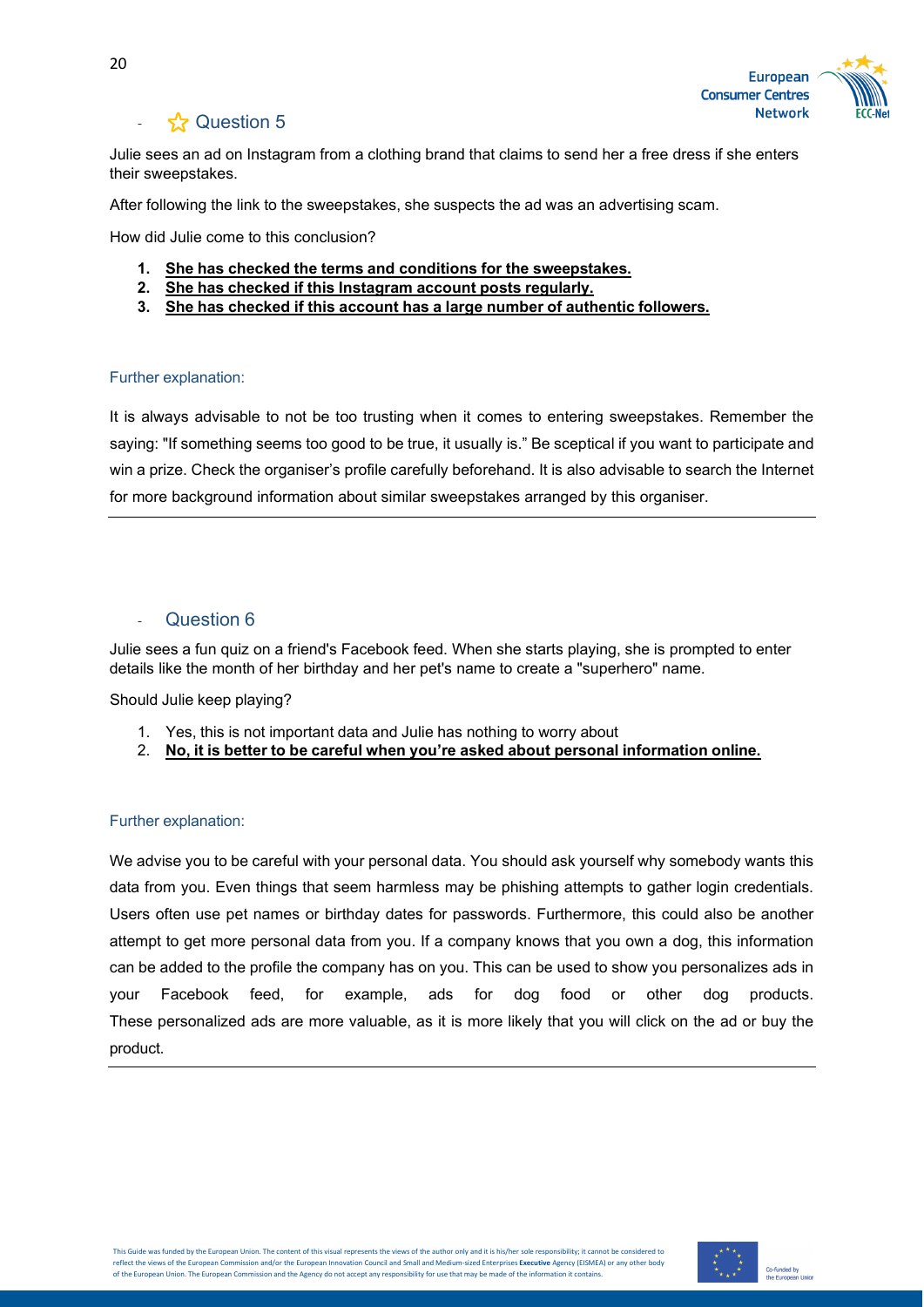

<span id="page-20-0"></span>Julie has found a free trial offer for a beauty product on a social media site. All she has to pay is a small shipping and handling fee, for which she must provide her credit card information. She asks her mother to give her a credit card and her mother agrees. After the trial period expires, her mother notices more charges from the company that she didn't know about.

What should Julie's mother do first?

- 1. Nothing. Julie purchased these products.
- 2. Write to the company that she disagrees with her underage child's order.
- 3. **Cancel the contract and contact the credit card provider to request a chargeback.**
- 4. Contact the bank or credit card company to request a chargeback.

#### Further explanation:

A handling fee is charged to cover costs not related to the product or shipping. In the event of a chargeback, the disputed amount will be credited back to the account.

A company is not allowed to charge you for costs that you did not know about and for transactions that you have not agreed to. You should be informed about these things in a clear and understandable manner. Unfortunately, it is not uncommon for companies to hide charges in the general terms and conditions or to simply try to charge more and hope that this will go unnoticed. In any case, it is advisable to lodge an objection with the company.

### <span id="page-20-1"></span>**Question 8**

Julie has discovered a website with some products she likes. The prices for products can only be seen after entering an email or postal address. Although Julie never buys anything, the company sends a bill to where Julie and her mother live. The company wants money and also says it will hire a collection agency if she does not pay.

What should Julie's mother do?

- 1. Pay the required amount to the company, otherwise Julie and her mother will get into trouble.
- 2. Ignore the invoice because Julie did not buy anything.
- 3. **Send a written cancellation to the company, even if Julie did not buy the product on the bill.**

#### Further explanation:

A debt collection agency is hired to collect unpaid bills by the company you have a contract with. It could happen that someone contacts you (by phone, email or text message) and claims that you owe an amount of money. The bill may be fake, already cancelled or perhaps even time barred.

Don't be scared by a collection claim. Just because a company or a debt collection agency claims that there is an unpaid invoice, does not make it true. We advise you to check the process and file an objection if the claim is unfounded.

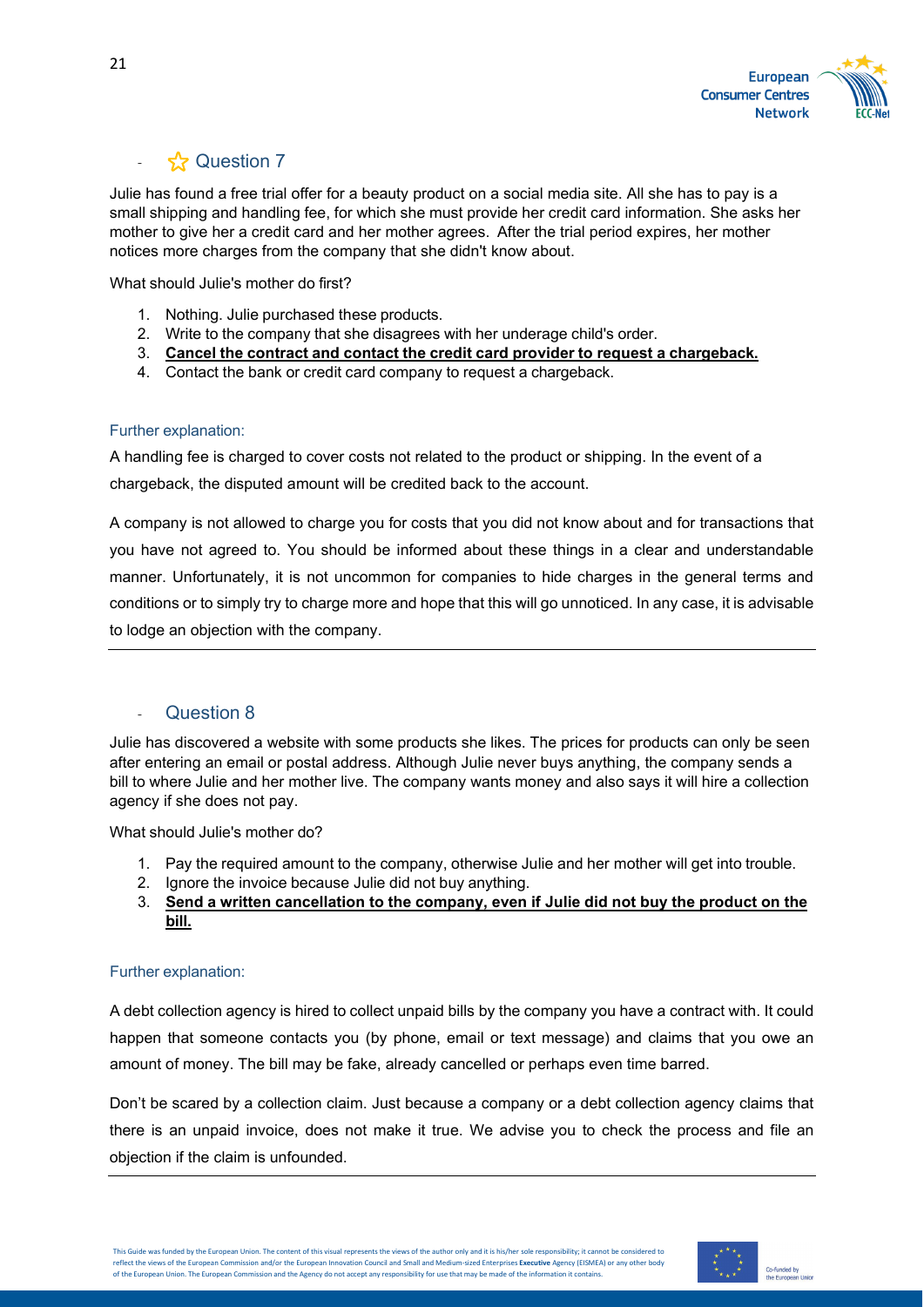

<span id="page-21-0"></span>Julie spends a lot of time on online platforms and social media. Julie often sees special brand offers there and sometimes she likes these ads.

What can Julie do to avoid getting scammed and to avoid losing money on free trial offers?

- 1. **Research the company and read online reviews to find out if the company is trustworthy.**
- 2. Listen to her intuition and wonder if the offer sounds too good to be true.
- 3. Anything registered online is legal, so she has nothing to worry about.
- 4. **Find the terms and conditions and save the date when the trial period ends.**

#### Further explanation:

Doublecheck a company before you buy something. You can look up user reviews of the company on the web, see if there are complaints or ask the European [Consumer](https://www.eccnet.eu/contact-your-local-ecc) Centre in your country if they know of any complaints (free of charge). You should also have a look at the terms and conditions. Many companies will mention certain clauses here that are very important when buying an item.

### <span id="page-21-1"></span>- Question 10

Julie has found a great bag on Facebook and clicks on a button that brings her to an online marketplace product. The seller tells her she can buy the bag in return for a positive review. Julie needs to pay for the bag first. The amount will be refunded after she leaves a positive review. That way, she actually gets the bag for free.

What should Julie do? Can she trust this deal?

- 1. Accept the seller's offer. She loves this bag and it is a great deal.
- 2. **That sounds like a strange offer. Julie should talk to her parents. They can help her check the terms and conditions to find out whether the deal is legitimate.**

#### Further explanation:

Nowadays, many people rely on reviews before buying a product online. But when positive reviews are bought (like in this case) or might even be fake, the company is out to mislead you. Therefore, we advise you to stay away from dubious offers. It is questionable whether you will receive your bag at all and even if you do the bag you receive may be a cheap fake product.

#### Open question

<span id="page-21-2"></span>Have you ever experienced a scam?

#### Further explanation:

Unfortunately, scams happen regularly these days. Not only online, but also in everyday situations. Scammers try to trick you just to gain an advantage for themselves. That's why it's advisable to not be lazy and to double check things before committing to something online. We assume that someone in the class will know someone who has been a victim of fraud. Use this question to find out more.

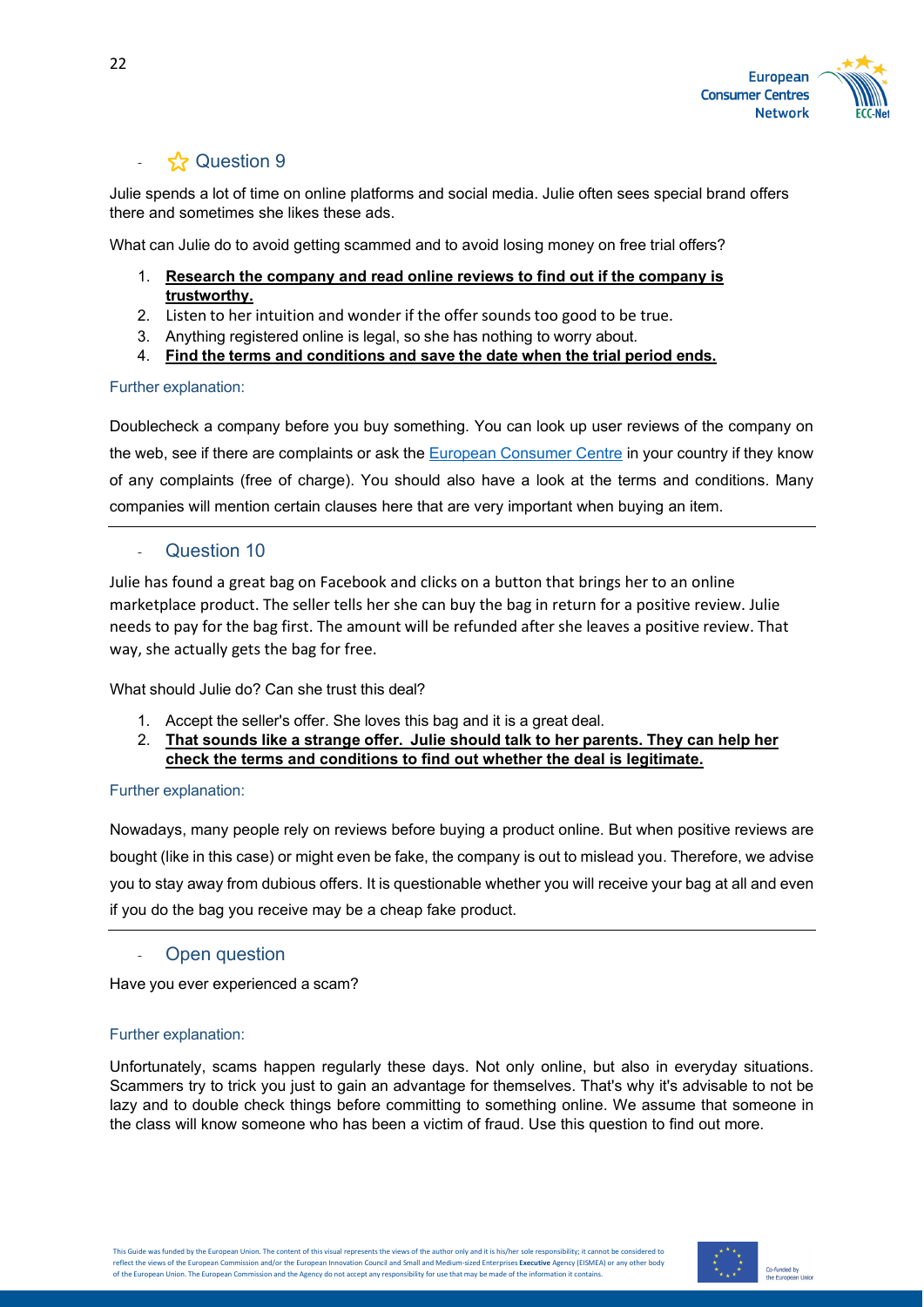



# <span id="page-22-0"></span>Shopping & online shopping



### Question 1

<span id="page-22-1"></span>Mila has ordered a T-shirt from an online store in another European country. She thought that she had chosen the right size, but the T-shirt she receives is too big.

Can she return the T-shirt to the online store and get a refund?

- 1. No, she can only get another size.
- 2. No, because the online store is located in another European country.
- 3. Yes, anytime within two years after the purchase.
- **4. Yes, within 14 days after delivery of the T-shirt.**

#### Further explanation:

The European Union knows the right of withdrawal for goods ordered online. This period is sometimes called the "cooling-off" period and lasts 14 days from the day the goods are delivered. However, there are some exceptions, for example when you buy a made to measure dress or buy tickets for a soccer match online. More details can be found [here.](https://www.eccnet.eu/consumer-rights/what-are-my-consumer-rights/shopping-rights/cooling-period)

#### <span id="page-22-2"></span>- Question 2

Mila wants to return the T-shirt and get her money back for this online purchase.

Should Mila inform the seller?

- 1. No, it is enough to send the T-shirt back.
- **2. Yes, it is not enough to simply return the T-shirt. Mila must tell the online store that she wants to cancel the order.**
- 3. She should call the online store and request a pick-up.

#### Further explanation:

You are not required to provide a reason for your right of withdrawal. There is also no set form that should be followed (e.g. a registered letter). However, you should inform the company that you wish to revoke the contract. We advise you to do this in writing so that you have evidence. Although calling is often the easiest way, it may be difficult for you to prove that you asked to revoke the contract if the company denies this.

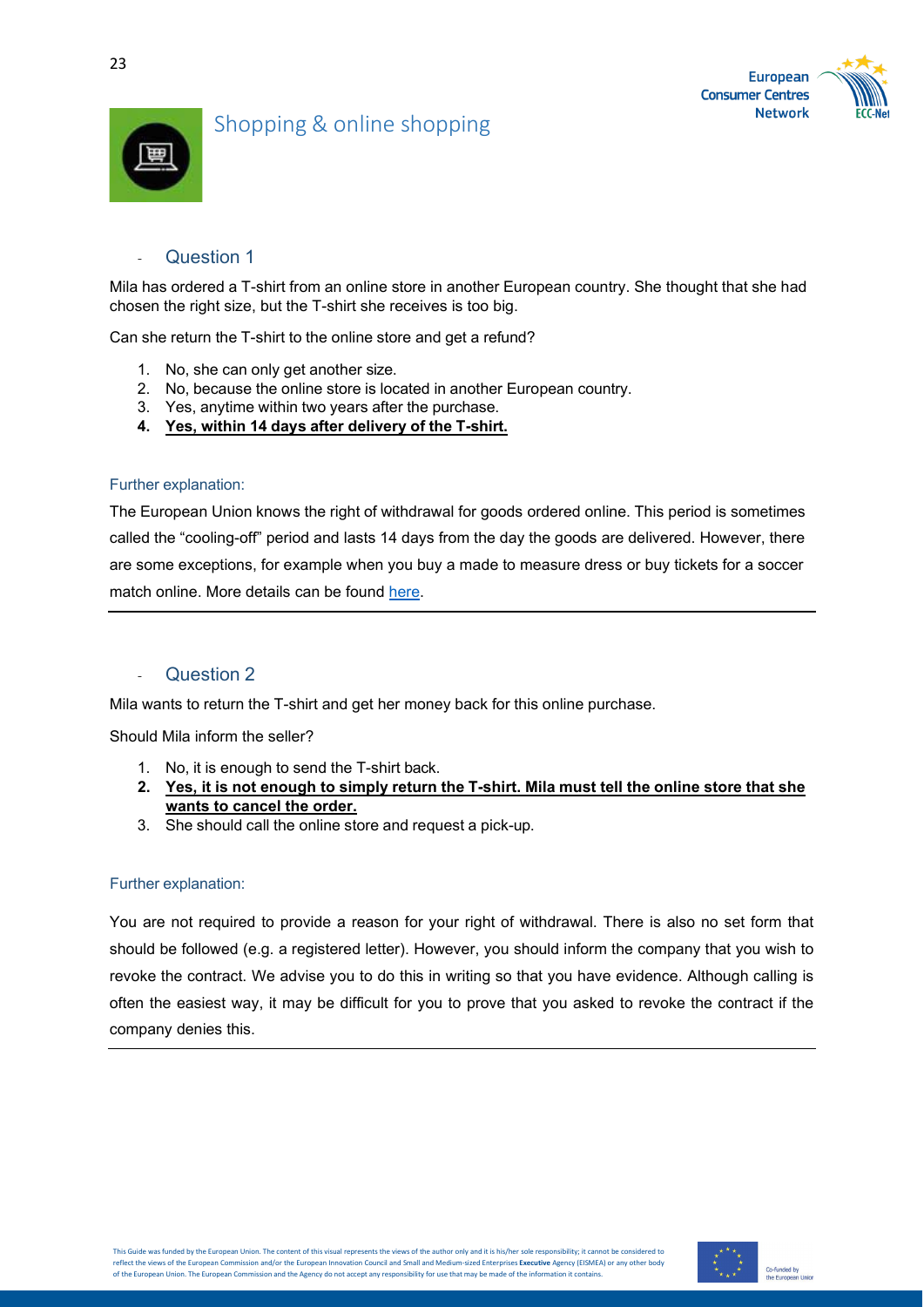

<span id="page-23-0"></span>Mila has cut the price tags and textile labels off the T-shirt. Now she wants to get her money back from the webshop.

Does she have the right to get a full refund after cutting off the labels?

- 1. **No, the online store will assume that Mila has worn the T-shirt and could refuse to refund Mila. It is better not to cut off labels.**
- 2. Yes, if Mila sends at least three complaints to the online store.
- 3. Yes, clothing labels are not necessary to receive a refund and Mila can throw them away or keep them.

#### Further explanation:

When you buy a shirt in a store, you can try it on there. If you don't like it, you don't have to buy it. Given that you cannot try any items on online, the right of withdrawal grants you the option of returning the item if it is not to your liking. However, you are not allowed to use the product for anything more than trying it on. You cannot wear a prom dress to a prom all evening, wash it, and then send it back and ask for a full refund. You are also not allowed to cut off any price tags or washing instructions. For anything beyond test use, a company is allowed to charge a reasonable deduction. The company does not have to give you a full refund in this case.

#### <span id="page-23-1"></span>**Question 4**

Mila is not sure if she has to send the T-shirt back to the online store if she wants to get her money back.

What does Mila have to do in order to get a refund?

- 1. Mila is entitled to get her money back, but she does not have to return the goods. She is allowed to keep them.
- 2. Mila must get her money back first. She can only keep the T-shirt because it was too big.
- 3. **To get her money refunded, Mila must return the T-shirt.**

#### Further explanation:

The right of withdrawal means that a contract is cancelled and becomes void. Therefore, you have to return the goods you bought and the company has to refund the money (or cancel the invoice if you haven't paid it yet). You may not keep the company's goods, just like the company may not keep your money.

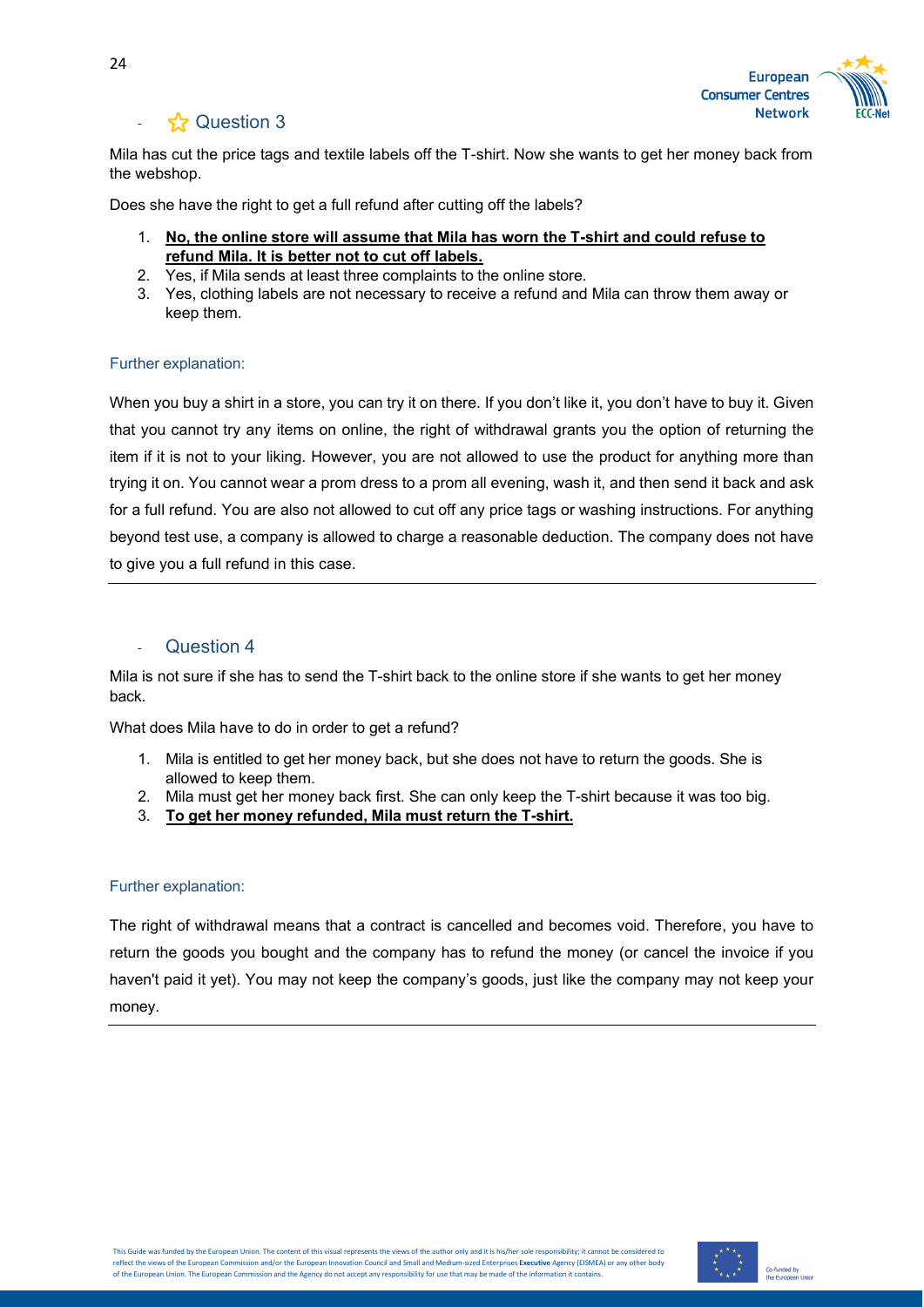

<span id="page-24-0"></span>Mila thinks the postage she has to pay to send the T-shirt back seems too expensive.

Does she have to pay for the expensive postage?

- **1.** No, the online shop should pay for the return postage
- **2. Mila has to pay for shipping cost, unless the online store says it will pay for returns.**
- **3.** The postage for returning the goods should be shared equally between buyer and seller.

#### Further explanation:

Companies will usually mention their withdrawal instructions in the terms and conditions. This will usually also mention whether the company covers the return shipping costs. This is an important detail that may affect your decision to buy from this shop or not. Return shipping can be expensive, especially if you order a larger or heavier product.

### Question 6

<span id="page-24-1"></span>Felix had bought a smartwatch from a dealer in another EU country. After 3 months the watch stops working.

What consumer rights does Felix have in this case?

- 1. **Felix has a legal guarantee for the watch. He can get the smartwatch repaired or replaced.**
- 2. Felix has the right to cancel the purchase and the seller must refund the money.
- 3. Since Felix has used the watch, he has no special rights anymore.

#### Further explanation:

The right of withdrawal ends after 14 days. However, this does not mean you no longer have any consumer rights. Products also come with legal guarantees. Companies must guarantee that the product you have bought works and will fulfil the characteristics it was advertised to have. When you invoke your right to a legal guarantee, however, you cannot immediately ask for your money back. First, you should give the company the chance to either repair or replace the product.

Legal guarantees often cause confusion. In addition to this legally binding guarantee, manufacturers may also choose to provide a warranty. In most cases this is an additional service offered by a

manufacturer and not something that is legally binding.

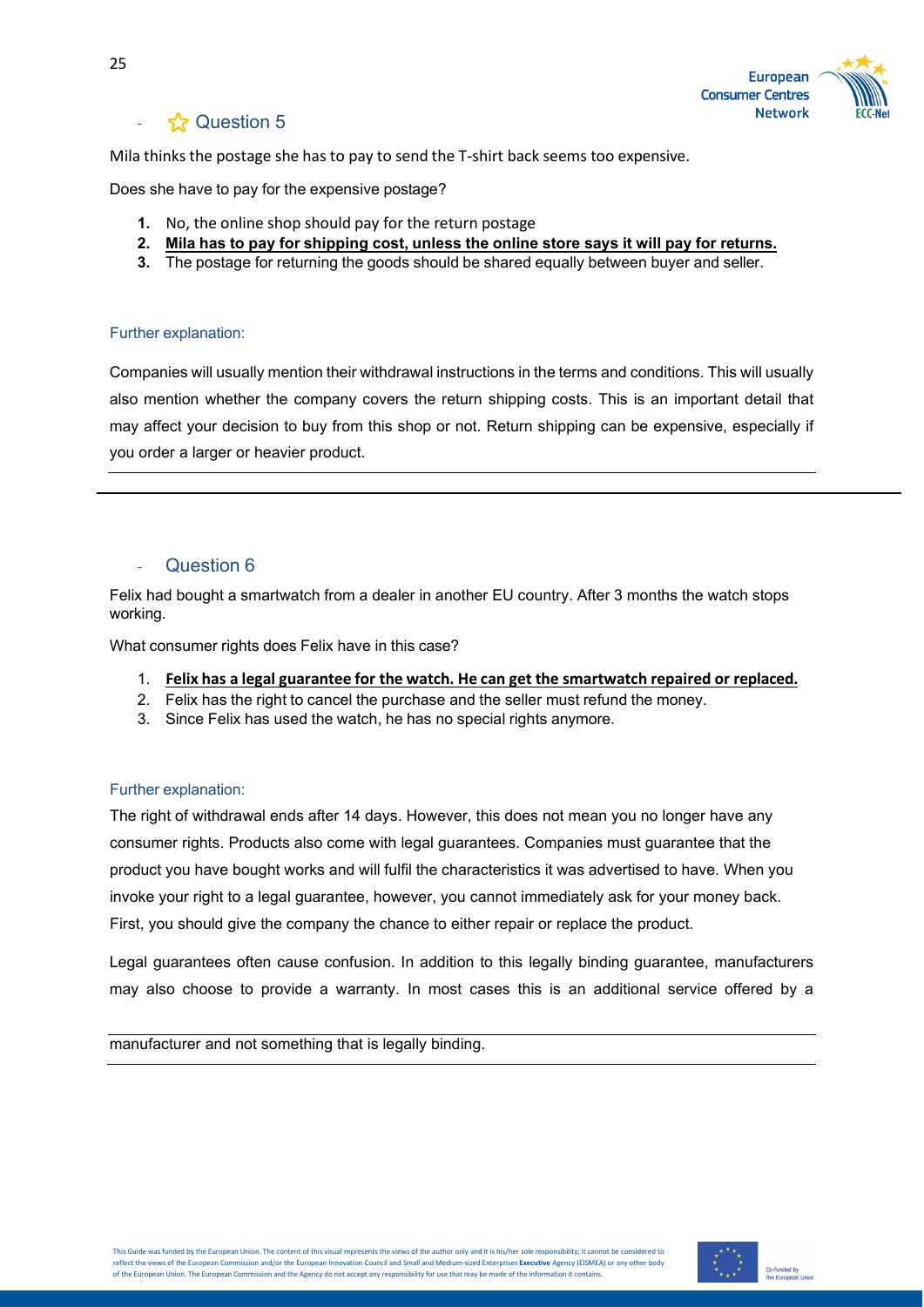

### **Question 7**

<span id="page-25-0"></span>Felix should not wait too long to make the legal guarantee claim because he knows there is a time limit for doing this. He is just uncertain how long after the purchase he can still make the claim.

How long is the legal guarantee period during which he can complain about faulty goods?

- 1. 1 year if purchased online, 2 years if purchased in a store.
- 2. 6 months
- 3. **At least 2 years if the seller is based in an EU country. In several countries even longer.**

#### Further explanation:

The timeframe in which you can claim depends on the law of the respective country. Usually, the terms and conditions determine which country law is applicable. In EU countries you always have the right to a minimum 2-year guarantee at no cost, regardless of whether you bought your goods online, in a shop or by mail order. This 2-year guarantee is your minimum right, however national rules in specific countries (e.g. Sweden, Finland, Netherlands, Norway…) may give you extra protection. Find out more about guarantees and returns on the [Europe Direct](https://europa.eu/youreurope/citizens/consumers/shopping/guarantees-returns/faq/index_en.htm) portal.

# - ⭐ Question 8

<span id="page-25-1"></span>The dealer accepts the guarantee claim for the broken smartwatch. He does not want to repair it or replace it with a new one, but offers Felix a voucher.

Does Felix have to accept the voucher instead of money?

- 1. Yes, but only because Felix bought the smartwatch abroad.
- **2. No, the dealer must either repair or replace it or refund the purchase price.**
- 3. Yes, a seller may give a voucher instead of money.

#### Further explanation:

One of the rules of the legal guarantee is that you do not have to accept a voucher. You can agree to the voucher if it suits you, but the seller cannot force you to take the voucher. Basically, a company has to repair or replace the product first. Only if this proves impossible, the seller must return the product's worth in money (or in the form of a voucher if you accept this).

#### **Question 9**

<span id="page-25-2"></span>The seller has finally repaired the smartwatch. But the smartwatch breaks again and Felix gets angry.

Does Felix have the right to complain again?

- 1. No, a complaint can be made only once during the guarantee period.
- **2. Yes, he can make the claim again during the guarantee period.**
- 3. No, because the product has already been repaired and this cannot be claimed again.

#### Further explanation:

Having reported a defect or fault once under the legal guarantee does not mean that you are now no longer entitled to report issues again. Within the legal guarantee period, the seller is responsible for providing a functioning product. If the product does not function well, you may contact the seller.